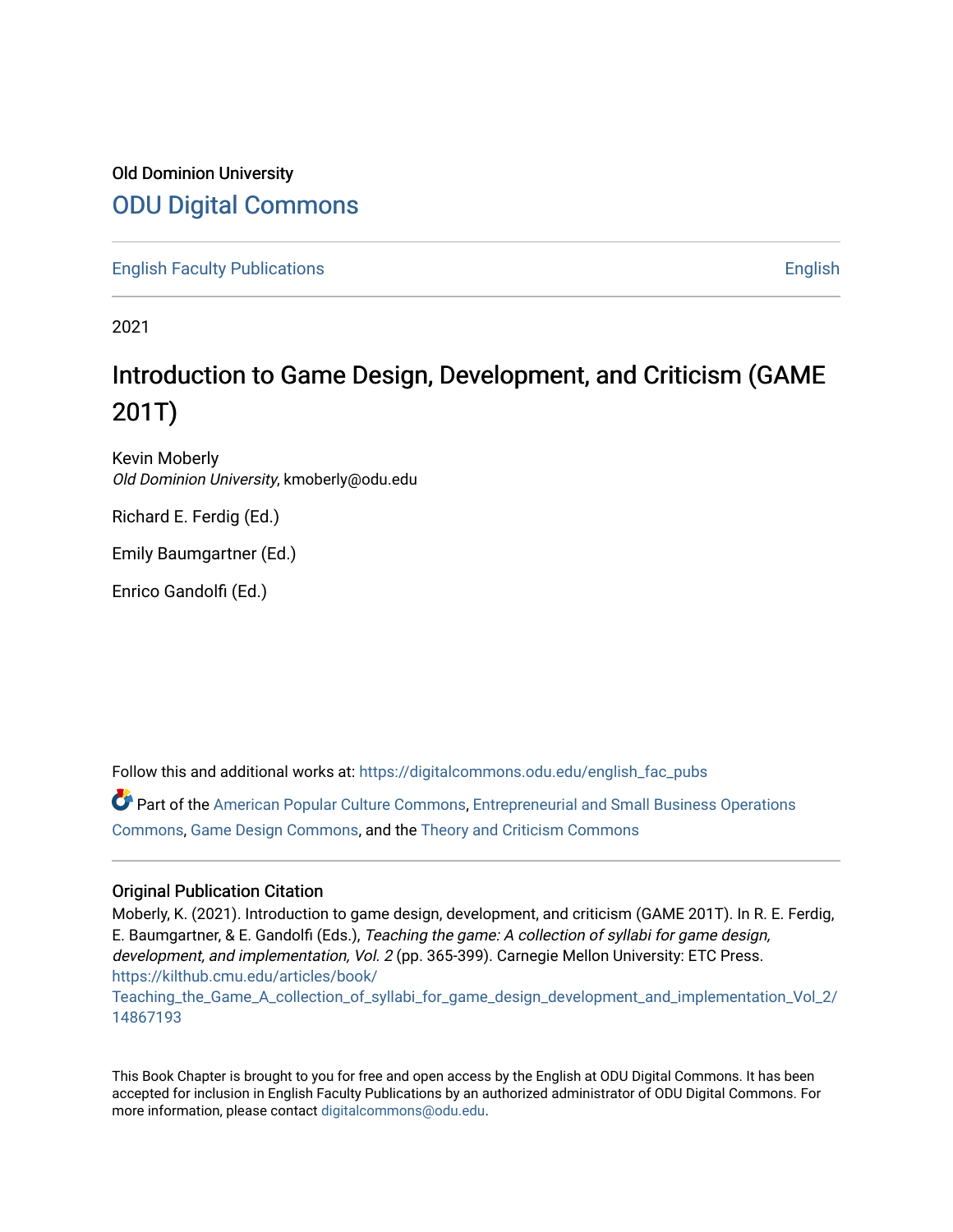## CHAPTER 17.

## **INTRODUCTION TO GAME DESIGN, DEVELOPMENT, AND CRITICISM (GAME 201T)**

## **KEVIN MOBERLY** 1 **OLD DOMINION UNIVERSITY**

**Course Title:** GAME 201T: Introduction to Game Design, Development, and Criticism. **Course University**: Old Dominion University **Course College/School**: College of Arts and Letters **Course Department/Program**: Interdisciplinary Studies Game Design and Development Major **Course Level**: Undergraduate **Course Credits**: 3 **Course Length**: 15 Weeks **Course Medium**: Face-to-face, Online Synchronous. **Course Keywords**: Introduction to Game Design and Development, Iterative Design, Rapid Prototyping, Entrepreneurship, Critical Analysis, General Education, Face-to-Face and Online,

## Synchronous Delivery.

## CATALOG DESCRIPTION

An introduction to the core concepts and methodologies that inform game design, development, and criticism. This course will provide students with a critical overview of each of these content areas and will demonstrate how their specific concerns intersect in the design, production, and reception of contemporary games. It will also teach students hands-on methodologies through which to translate these concepts into creative and critical praxis.

## COURSE PURPOSE AND OBJECTIVES

## **Introduction**

**We are living in what is arguably the golden age of gaming and game design.** After decades of being dismissed as frivolous, games have emerged as one of leading cultural and economic forces of

1. Kevin Moberly is an Associate Professor of Rhetoric, Digital Media, and Game Studies in the English department at Old Dominion University in Norfolk, Virginia. He is also the program director of the Interdisciplinary Studies Game Design, Development and Criticism major. His research focuses on understanding how digital manifestations of popular culture reflect, contribute to, and transform contemporary cultural, political, and historical discourses. In particular, he is interested in the ways that contemporary computer games encode labor, often blurring already uneasy distinctions between work and play.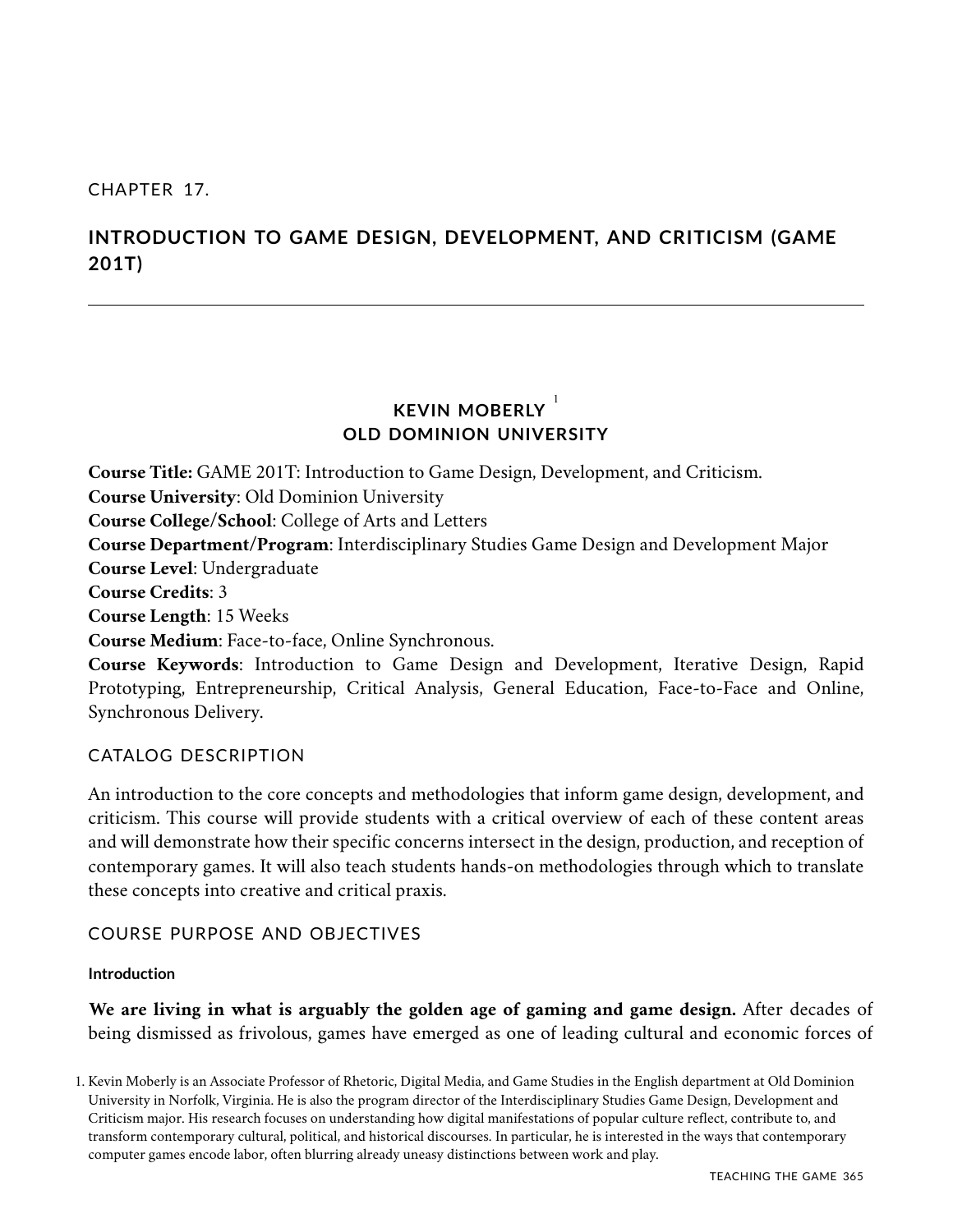our times (Ebert 2010). $^{2}$  As such, games and game-like experiences have become a ubiquitous part of many areas of contemporary life above and beyond entertainment. **Not only are more people playing games and engaging in game-like activities, but a greater diversity of people actively seek out these experiences.**

**What is more, low-cost, professional design and development solutions such as the Unity** (2021) **and Unreal Engines** (2021) **have made game design and development more accessible than ever.** Taken in conjunction with the user communities that have emerged around these solutions and with digital distribution platforms such as Steam and Itch.IO, the cost and the technological barriers to designing, developing, and publishing games has dropped dramatically in recent years.

**The gaming industry, as a result, is undergoing a rapid expansion and diversification.** Spurred on by a passion for games and by the declining costs of entry into the industry, an increasingly diverse number of people have turned to game design and development as both a career path and as an artistic endeavor. This, in turn, has not only led to an exponential growth in game studios and communities dedicated to producing games, but to a corresponding increase in both the volume and the types of games being produced, especially as independent studios, independent designers, and hobbyists experiment with existing genres or attempt to develop new genres in order to reach more diverse audiences (Takahashi 2017).

Taken in conjunction with the degree to which gamers and the gaming industry value innovation, **the result is not only that new opportunities and applications for games are constantly being developed, but that new ways of understanding games, gaming, and the potentials of game design and development are also constantly emerging.**

## **Challenges**

The radical expansion and diversification of games, gaming, and the gaming industry, however, poses a number of significant challenges for both established studios and for aspiring game designers and developers:

- 1. **The market for games has become increasingly competitive** as a direct consequence of the degree to which, as explained above, the barriers to designing, developing, and publishing games have diminished. More studios are not only publishing more games, but a greater diversity of games, making it increasingly difficult for both established companies and emerging designers and developers to establish a foothold, much less stand out (Wright 2018).
- 2. **The audiences for games have become much more discerning.** While good gameplay and compelling aesthetics will always be important, the culture of experimentation and innovation that has come to characterize the gaming industry in recent years has led audiences to variously demand "more" than just better graphics and improved mechanics from their games. At the same time, however, this culture of experimentation and innovation has also made it increasingly difficult for designers and developers to figure out what exactly constitutes this "more" (Tailford 201).

<sup>2.</sup> Note on URLs: I distribute my syllabi electronically to students through my university's course management system. This method of delivery allows me to directly link to sources or other resources. I have included the full URLs of these links in the reference section at the end of the chapter.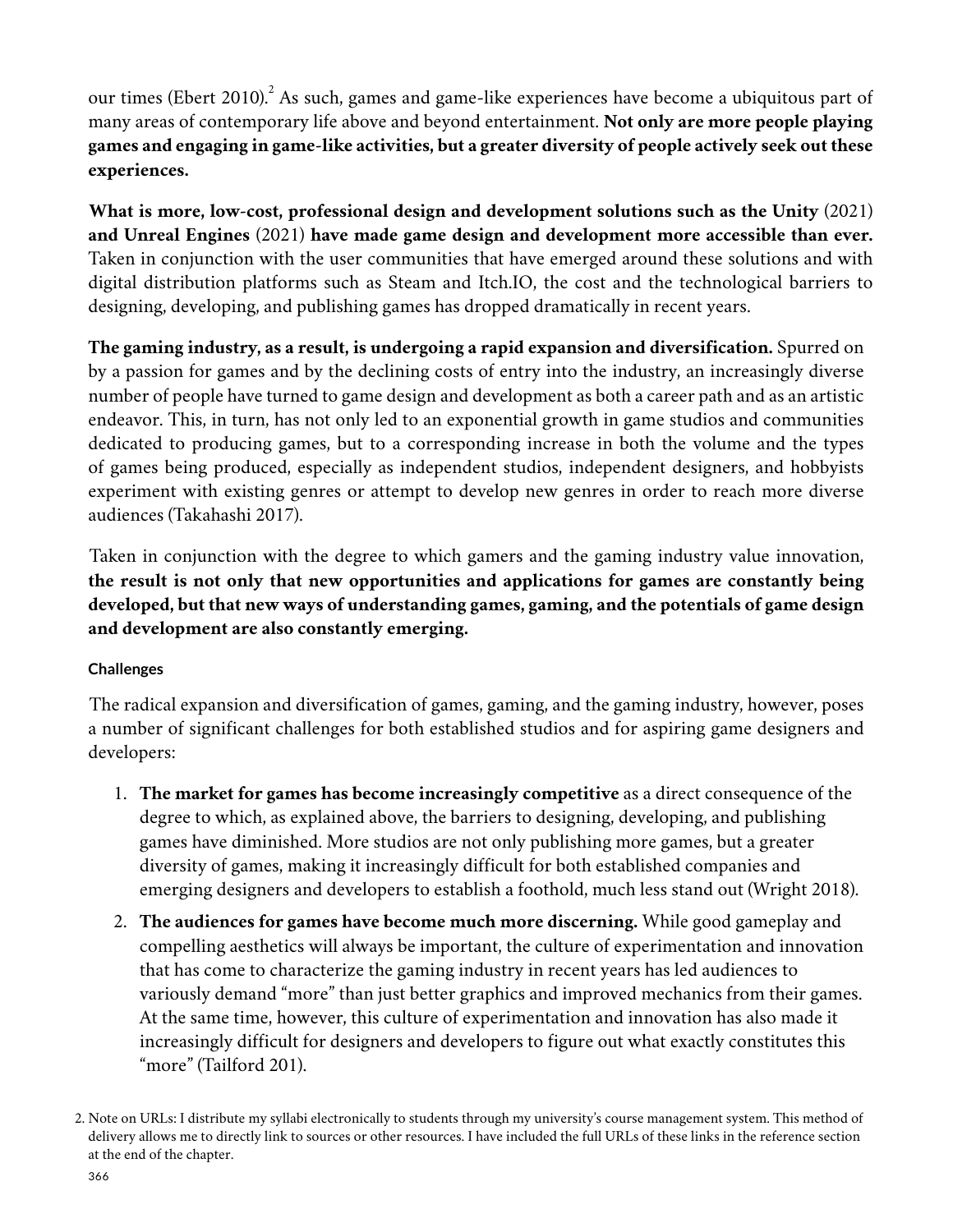3. **Game designers and developers can no longer ignore the diversity of their audiences.** For decades, the mainstream gaming industry labored under the illusion that gamers constituted a limited, homogenous, and relatively stable population. Many mainstream studios used this misconception to justify limiting the scope of the games they produced and the type of experiences that these games recognized as legitimate (Moosa 2017). Given the radical expansion of games and gaming in recent years, as well as the attendant changes that this expansion has brought to the industry, **it has become increasingly difficult, if not dangerous for game designers and developers to willfully ignore the diversity of their potential audiences and experiences.** Doing so risks alienating players and critics who, as discussed above, have variously come to expect "more" from the games they play (Webb 2020).

## **The Course**

**This course is designed to help you take advantage of the opportunities afforded by the radical expansion and diversification of games, gaming, and the gaming industry while simultaneously recognizing and negotiating the attendant challenges.**

**Accordingly, this course does not seek to teach you a single, unified answer to the challenges inherent in designing and developing successful games.** Given the degree to which the gaming industry privileges innovation and experimentation, such an answer would be outdated by the time you could implement it. This course instead seeks to introduce you to the core concepts and methodologies that inform game design and development as a creative, critical, interdisciplinary, and entrepreneurial undertaking.

**Specifically, this course will employ a variety of hands-on exercises, including three formal challenges, to model the game design and development process from ideation to working prototype.** In doing so, it will show you how to use the core principles that inform agile development, iterative design, rapid prototyping, and a number of other key design and development strategies to produce unique solutions to the complex problems that are inherent in game design and development (Infallible Code 2019, GDC 2016, Unity 2018).

**Finally, this course will teach you how to employ a variety of critical and analytical approaches** that will not only help you better understand the social, economic, and political impact of games and gaming in contemporary society, but will also help you locate and thereby make sense of your own work and your own identity as both a gamer and a game designer or developer within these larger conversations.

## COURSE OBJECTIVES

## **Through a mixture of theoretical readings, class discussion, and applied exercises, this course will:**

- **Survey** the key concepts, debates, and methodologies that inform game design, development, and criticism.
- **Explore** how these concepts intersect in the design, production, and reception of contemporary games.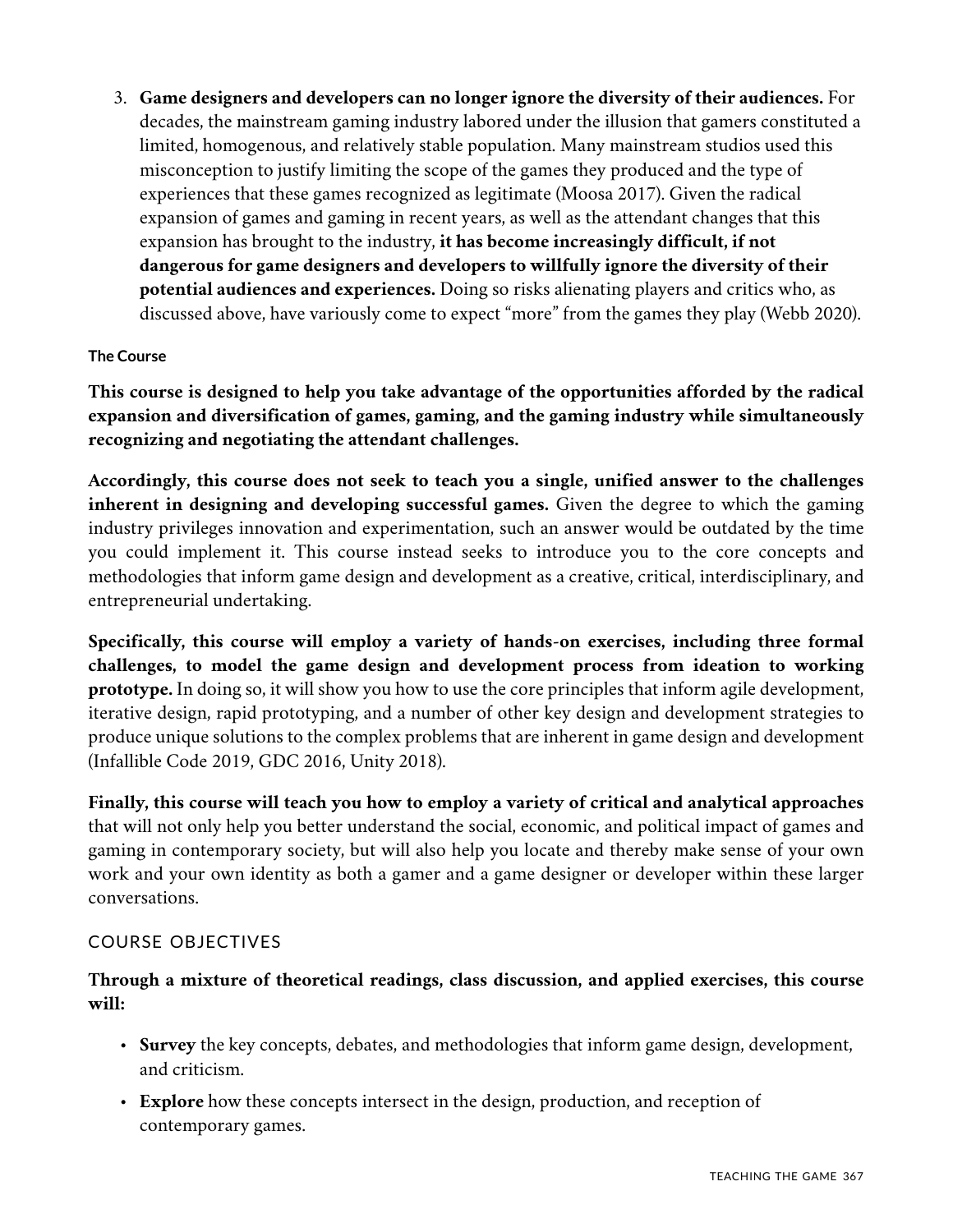- **Study** the social, economic, cultural, and political impacts of games, gaming culture and the gaming industries on society.
- **Provide** you with hands-on experience using these concepts to create a variety of games and game-related materials.

## **Assessment Objectives**

## **Upon completing this course, students should be able to:**

- **demonstrate** familiarity with the core concepts and methodologies that inform in game design, development, and criticism as a creative, professional, and entrepreneurial undertaking.
- **articulate** the impacts of games, gaming culture, and the gaming industry on society.
- **apply** these concepts to achieve meaningful solutions to a variety of creative and critical problems in game design, development, and criticism.

## COURSE CONTEXT

GAME 201T is the first course in Old Dominion University's Game Design, Development, and Criticism major. Designed to introduce students to game design and development as a creative, critical, and professional undertaking, it is required of all majors in the program. Interested nonmajors can also take the course for ODU's Impact of Technology (T) general education credit. Although almost all of the students who enroll in the course are very invested in and passionate about gaming, only about a quarter have any previous experience designing and developing games. Of these, only a handful have attempted to translate their interest in game design and development into anything beyond the invention stage. They have often generated ideas for games and sometimes produced preliminary sketches of characters, assets, and scenes; however, only a small minority of the students who take the class have produced a paper or a digital prototype of a game. Likewise, many have never used a game engine or specialized software to produce games or assets for a game.

Complicating matters is the fact that the majority of the students who enroll in GAME 201T are also relatively new to the rigors of university-level coursework. Although they tend to be very familiar and comfortable with the test-based, skill-and-drill methodologies that characterize secondary education in the United States, they are less familiar with the more open-ended structure of university courses with their emphasis on self-discipline and personal responsibility. Likewise, they often have very little experience with the highly subjective nature of the assignments that are part and parcel of a course dedicated to game design and development. Which is to say, students tend to approach the major and minor assignments of the course as exercises in determining the single correct answer and likewise avoiding wrong answers rather than as a matter of perhaps contradictory rhetorical choices, some of which might be more effective than others, but only in certain circumstances and for certain audiences.

The onset of the COVID-19 pandemic brought an additional set of challenges to the course. In the Fall 2020 semester, approximately three-fourths of Old Dominion University's classes were moved online as a precautionary measure to limit the spread of the virus, including the two sections of GAME 201T I was teaching. Old Dominion University possesses a robust and well-supported infrastructure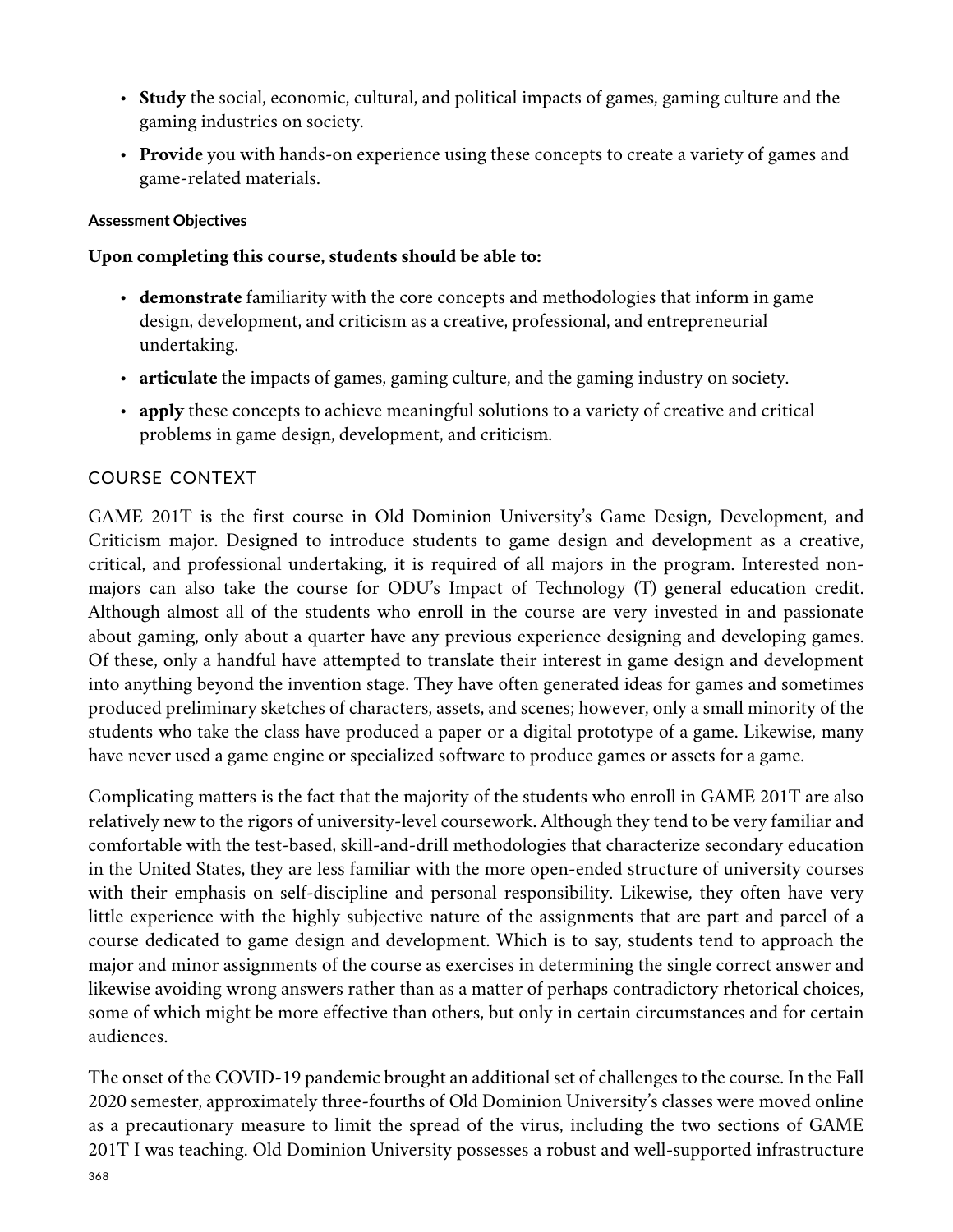to support online learning, so moving my sections of GAME 201T online was not a technological challenge. However, as is well documented in the research, online education poses a particular set of challenges for the first- and second-year university students who constitute the primary audience of the course (Beaudoin 2009, Gillett-Swan 2017). These challenges include a sense of alienation and disconnection from the instructor and their peers, a reluctance to participate due to the limitations of the distance technology, and the difficulties inherent in maintaining schedules or meeting due dates without the structure that the traditional, face-to-face university structure provides (Mann 2005, Rovai 2005, Li 2017). The result is that students who enrolled in my two Fall 2020 sections of GAME 201T faced the additional challenge of negotiating the difficulties inherent in online education, as well as the stress of the uncertainty of the pandemic.

The difficulties inherent in teaching the course during the COVID-19 pandemic thus exacerbated what I believe is the central challenge of GAME 201T—the fact that while many of the students who enroll in the course are excited about the subject and its possibilities, they are often intimidated by many aspects of it, including the open-ended nature of its major assignments and the technologies these assignments require them to use. In particular, many students express concerns about whether or not they will be asked to code or script as part of the course. The answer I give is always the same. I tell them that they will probably be required to code or scripting at one point or another and perhaps throughout the whole course. I am careful to add, however, that when the time comes, coding or scripting will feel like an opportunity rather than an imposition; it will be a means to an end of achieving the larger vision they are working towards. Although I do not know how many of my students believe me when I tell them this on the first day of the class, this is the primary goal and challenge of GAME 201T—to help students translate their enthusiasm and passion for playing games into the type of creative and critical performances that are required to build games. As I discuss at length in the next session, I accomplish this goal by leveraging the possibilities of critical play to create a low-stakes, open learning environment that is consciously designed to encourage students to explore and experiment with core the concepts and methodologies that inform game design, development, and criticism.

## COURSE PEDAGOGY

The central challenge of GAME 201T is not simply to introduce students to the types of creative and critical performances that comprise game design, development, and criticism as professional and entrepreneurial endeavors, but to do so in a manner that helps them make the transition to the sort of more open-ended, subjective discourses that many university courses privilege and which are also crucial to success in creative industries that privilege innovation such as the gaming industry. It is important to recognize that this is very much the same challenge that Patricia Bizzell (1982), Kenneth Bruffee (1984), David Bartholomae (1986), and many other advocates of social constructivist pedagogy identify in writing studies—the challenge of helping students make a transition between the discourses with which they are familiar and those that are unfamiliar. Understood in this sense, the central challenge of GAME 201T is helping students make a transition from the sort of performances that are inherent in playing games to those that comprise game design and development as a creative, critical, and entrepreneurial undertaking. As Bizzell, Bruffee, and Bartholomae recognize, making this sort of transition can be difficult for students, as it requires them to relinquish positions of privilege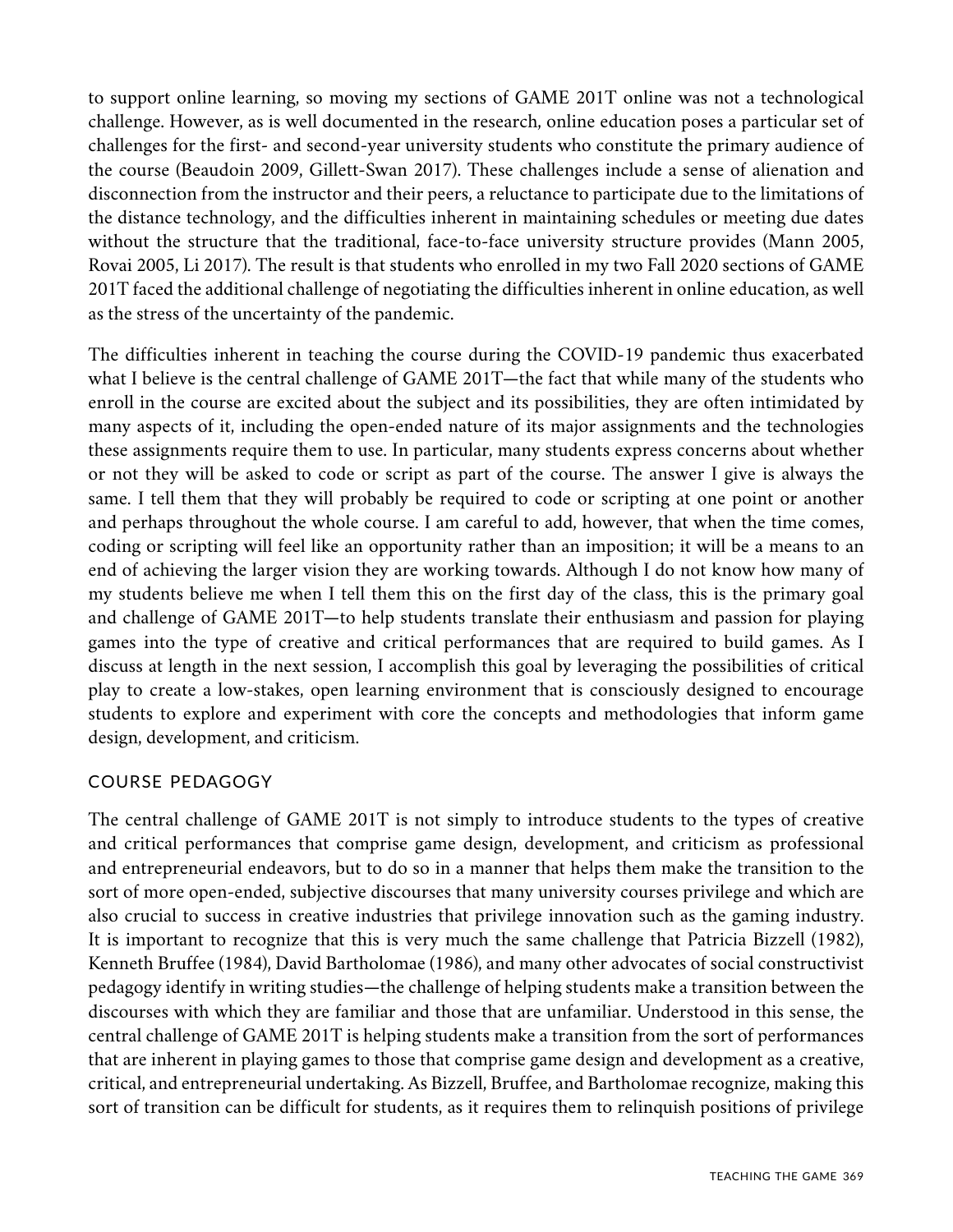and expertise in communities in which they have established themselves and start anew in unfamiliar communities where they have very little experience and therefore standing.

As discussed above, this is doubly the case with GAME 201T. Students generally take the course in their first or second semester at Old Dominion University and as a result, are very new to the discourses and performances that the university classroom privileges. Likewise, they often do not have a substantial amount of experience with game design or development. Much of the same can be said about the core technologies around which the course is constructed. It is not simply that many have never tried working with a game engine or sophisticated 3D modeling software. Many of the students who enroll in the course also do not have experience with courseware such as Blackboard, which ODU uses, and in some instances, with technologies such as email.

Accordingly, I consciously integrate critical play and exploration into GAME 201T in an attempt to lessen the sense of apprehension and disorientation that students experience in the course. GAME 201T is, after all, not the capstone course in the major but the first. Moreover, many non-majors take the course for general education credit out of curiosity or because they want to learn more about games. Recognizing this, I try my best to replicate the atmosphere of low stakes, open-ended experimentation that I remember from the introductory art and technical theater courses I took as an undergraduate. Which is to say, I scaffold all of the major assignments of the course—the invention, development, and design challenges—as a series of low stakes exercises for which students receive the full amount of points just for attempting. These exercises, however, are not just busy-work. Taken in combination, they represent discreet parts of each of the larger challenge assignments so that students find that by completing the smaller assignments, they have completed the majority of the work required for each of the larger challenges. Likewise, I do not grade the challenges on whether or not students succeed at the goals they establish for themselves. Dealing with setbacks, unexpected difficulties, and outright failure is one of the most important performances that students who are interested in working in game design or development must master. As a result, I grade these major challenge assignments entirely on the basis of informal postmortems that, structured as a series of questions, require students to reflect on their goals, their successes, failures, and future plans. In doing so, I attempt to encourage students to explore and experiment with the possibilities inherent in game design and development in a way that simultaneously requires them to reflect on their own progress and development.

I specifically construct GAME 201T to help students make the transition to two primary modes of performance that I believe are crucial to aspiring game designers and developers. The first is a critical mode of gameplay that, grounded in analysis and close-reading techniques, helps students approach games as a collection of choices, good or bad, that can be systematically analyzed, quantified, and reverse-engineered. As discussed above, the vast majority of the students who enroll in GAME 201T not only possess a considerable amount of expertise playing games but are also very invested in specific franchises, titles, and designers. At the same time, these students tend to play games to win rather than to understand how they create meaning and value from their discrete mechanics and aesthetic elements. Likewise, students tend to approach the titles, franchises, and designers they are passionate about through a kind of ludic auteur-theory, one that is often grounded in a kind of closereading methodology, but which often leaves unexamined larger questions about the genre, culture,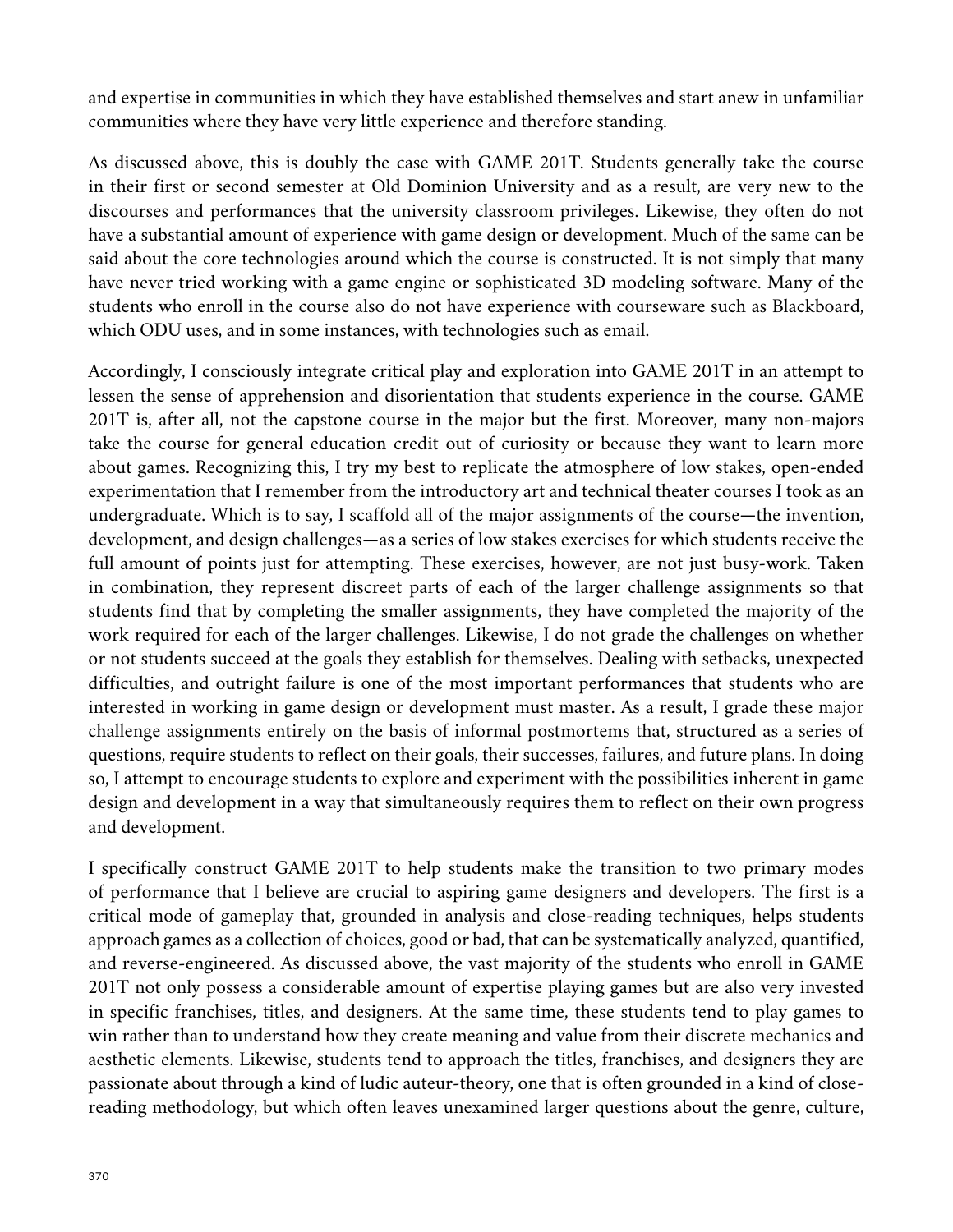economics, distribution, industry practices, and any number of other external factors that impact the design and development of games and franchises.

One of the objectives of GAME 201T is, in this sense, to help students translate their passion for games and gaming culture into a kind of interpretive and analytical praxis that will help them identify, assess, and ultimately understand the underlying rhetorical strategies through which games create experiences through the complex interplay of mechanics and aesthetic elements. Accordingly, the course not only introduces students to a number of representative theoretical concepts via its assigned readings and videos. It challenges students to apply these concepts through discussions, activities, and homework to a number of small-scale, browser-based games. In doing so, GAME 201T attempts to teach students a heuristic, critical approach to gameplay, one that in keeping with McKenzie Wark's (2007) notion of "trifling," empowers them to actively interrogate and experiment with the games they play in order to better understand the affordances and the limitations of their underlying rhetorical strategies.

The second major objective of GAME 201T is to teach students how to translate the insights they gain through this analytical praxis into concrete design and development outcomes through application. As with the critical methodologies discussed above, the key to achieving this goal lies in helping students make the transition from the familiar to the unfamiliar—from what is often their default approach to design and development as a waterfall process to the iterative design, rapid prototyping, and agile development methodologies privileged by the gaming industry. I accomplish this objective primarily through the three challenges that comprise the course's major assignments. As described above, these challenges are composed of a number of small-scale, scaffolded assignments designed to provide students with hands-on experience with the specific performances that intersect in ideation, game design, and development. These challenges, however, are also scaffolded in the sense that they not only build on each other, but overlap. The development challenge, for example, explicitly requires students to use many of the same brainstorming, research, and evaluation methodologies introduced by the ideation challenge. Likewise, the design challenge is also predicated on the iterative design and rapid prototyping methodologies introduced during the development challenge. Taken together, these challenges are designed to simultaneously provide students with hands-on experience with many of the core performances that comprise ideation, game design, and development, as well as to help them understand how these performances intersect with each other and depending on the task.

The course's three major challenge assignment culminate in the game project and the design expo that is held in lieu of a final exam. This project asks students to produce either a paper or digital prototype of the game that they have been developed through the successive challenge assignments. Alternatively, students have the option to substantially revise their final submissions for one of the challenge assignments. For example, students can turn the mini proposal that they produced as part of the ideation challenge into a formal design document. Likewise, they can add additional features to the digital prototype that they produced as part of the development challenge or further develop the game assets they produced as part of the design challenge. Whatever option they chose, students must construct a physical display for the game expo held during the final exam period of the class. Advertised and open to visitors from outside of the class, this expo explicitly requires students to present and explain the work they have accomplished during the course of the semester to unfamiliar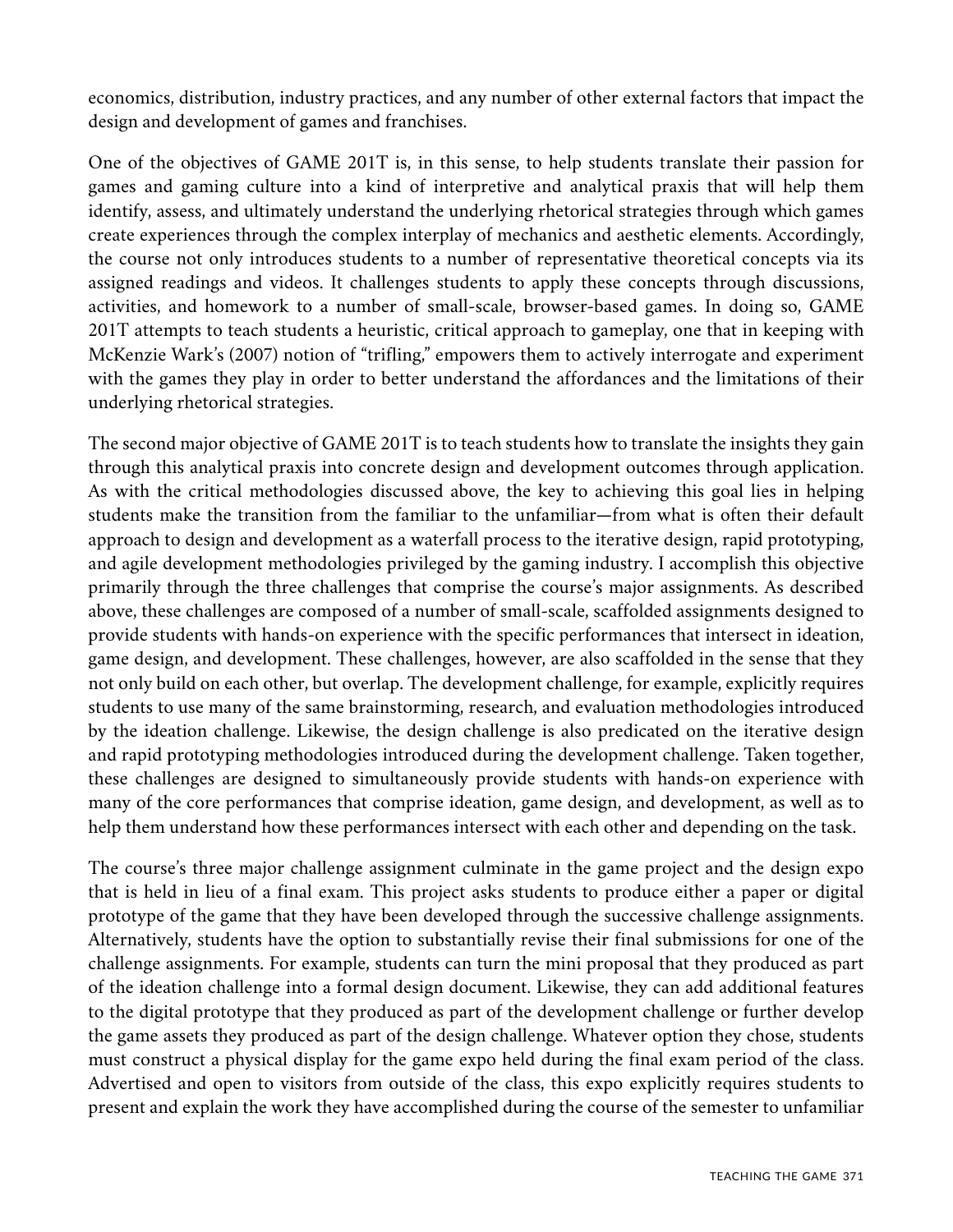audiences. In its final moments, then, GAME 201T requires players to construct themselves and perform as experts—to justify and explain their work to non-specialist audiences.

Implementing this experiential pedagogy proved much more complicated during the Fall 2020 semester, when the threat of the pandemic mandated moving both of my sections of GAME 201T online. In order to preserve the sense of structure and real-time interaction that characterizes faceto-face university classrooms, I scheduled both sections synchronously rather than asynchronously. I also made a point of maintaining as much of the structure of the traditional classroom as well. For instance, I took attendance before each class and used that time to ask students questions about where they were connecting from and how they were doing in order to minimize their sense of alienation and disconnection. I also made a point of connecting to each classes' Zoom session early and staying after to talk with students if they wanted. I held office hours in Discord and in Minecraft and logged into the Minecraft server regularly to engage students. I distribute almost all of my course materials digitally, though Blackboard, so that did not require much if any adjustments.

Replicating many of the hands-on activities I developed for the class was a bit more difficult. Cognizant of the research on the relative ineffectiveness of lecture-based pedagogies, I typically organize each class meeting around a collaborative activity that requires students to apply concepts from the assigned readings (Carrió 2011, Lisette 2011). I then reconvene the class and to share what each group has produced and to reflect on what that work reveals about the key concepts from the reading. While Zoom does allow for group work via its breakout room function, it proved difficult if not impossible to replicate many of the more tactile of these activities, especially those involving crafting, Legos, and the like. I addressed this difficulty through two strategies. First, I assigned much of the crafting exercises as homework rather than as an in-class activity. For instance, instead of having students make paper bag puppets in class and use these puppets to present main points about a reading, I provided them with links to tutorials on making puppets from common everyday objects and had them puppets before the class. Second, I tried as much as possible to find digital alternatives to as many of the exercises as possible. As I discuss in the course outline below, I used the collaborative features of Miro's (2021) online collaborative whiteboard app to implement Brenda Romero's (2008) "The Easiest Game Design Exercise Ever (Really)." I also had the class meet regularly in Minecraft and Discord, which worked well for activities such as the environmental storytelling exercise. I had students construct exhibits for their final Game Expo as Google Slide presentations, which I then compiled into a virtual gallery. I distributed the link to the gallery to the college and invited visitors to meet with students about their work during a Zoom session for the final exam.

Ultimately, though, my most successful strategy for dealing with the stresses of the pandemic and the subsequent transition online was to present these challenges as symptomatic of the larger challenges of working and succeeding in a creative industry, especially one such as the gaming industry in which volatility, uncertainty, and change is very much the state of the art. In short, I presented the difficulties of meeting through Zoom and completing assignments and exercises despite the limitations of the technology as a design and development challenge in and of itself. I not only asked students to actively help me recreate the experience of the class and its exercises in the face of the limitations imposed by distance delivery, but prompted them to reflect on our shared successes and failures in doing so. I thus incorporated the challenges of teaching and being a student during the pandemic as an object lesson in cultivating the spirit of resilience and innovation that is a perquisite for succeeding not only in the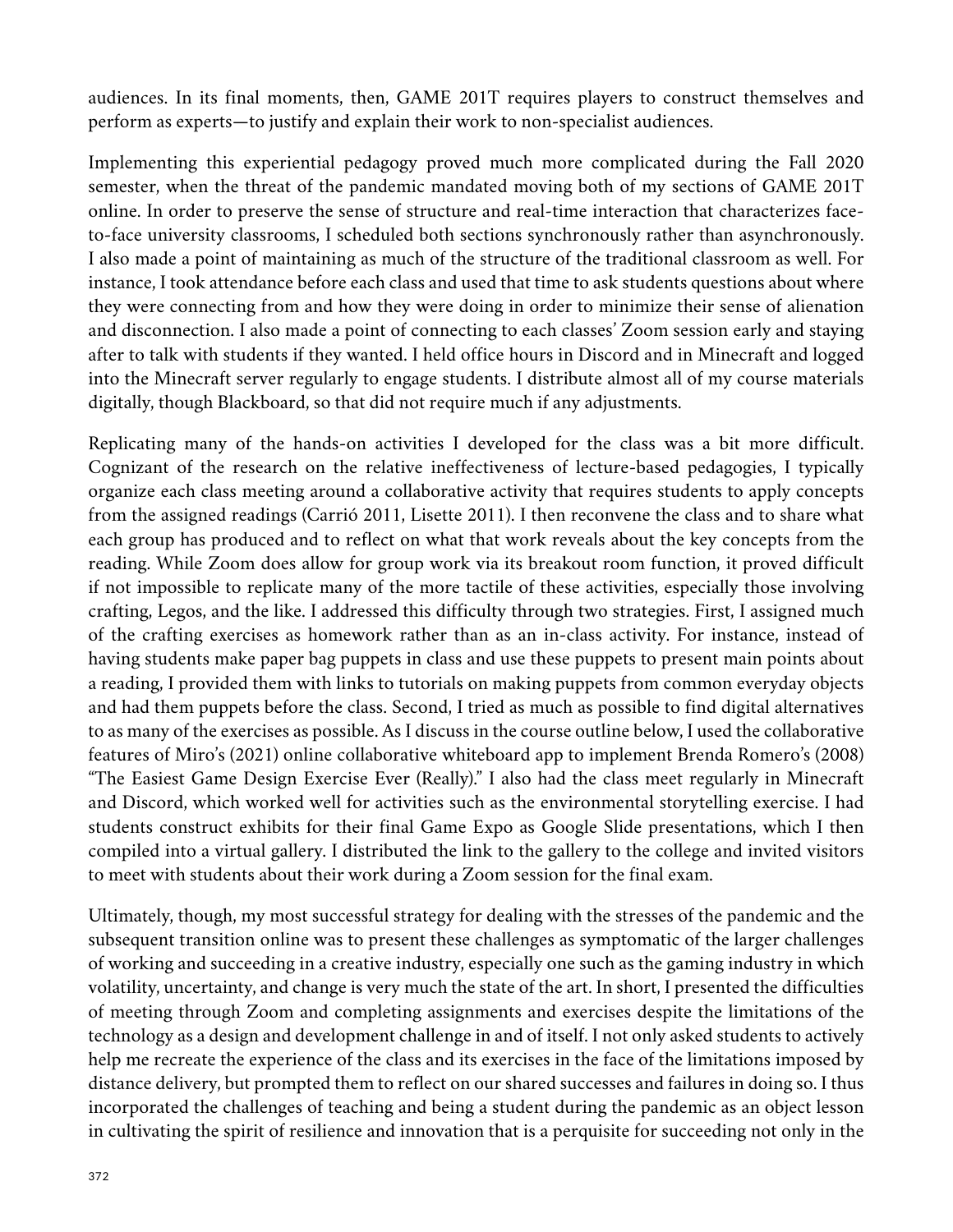mainstream gaming industry but in arguably many other aspects of the larger employment landscape that students will confront upon graduating.

## COURSE TEXTS, GAMES, SOFTWARE, AND HARDWARE

## **Textbooks and Texts**

- **Fullerton, Tracy.** *Game Design Workshop: A Playcentric Approach to Creating Innovative Games, Second Edition.*
- **Schell, Jesse.** *The Art of Game Design: A Book of Lenses, Second Edition.*
- **Linkedin Learning:** Linkedin Learning (formally Lynda.com) is a repository of tutorials on a broad range of subjects, including many aspects of game design and development. As an ODU student, you have unlimited access to Linkedin Learning. We'll be using some of these tutorials in class.
- **Other readings as assigned** (available through Blackboard).

## **Software**

- **Minecraft: Java Edition:** GAME 201T will experiment with using Minecraft as an alternative classroom. You will work and play together with students in two other courses to transform the MonarchCraft server into a virtual learning environment. **Note:** it is very important that you purchase the Java version. The Windows 10 version will not work with our server.
- **Discord:** GAME 201T will use Discord to facilitate class meetings in Minecraft and content streaming.
- **Free Website Hosting:** You'll need this to build and host your design portfolio (details below).
- **Blackboard:** GAME 201T course uses Blackboard to facilitate communication between the instructor and students. Specifically, I use Blackboard to post announcements, course readings and assignment sheets. I also use it to manage assignment submissions and post grades.
- **A Tube Sock**: of any color and style, but preferably clean.

## COURSE ASSIGNMENTS

The major writing assignments required for completion of this class are listed as follows:

- **Invention Challenge**
- **Design Challenge**
- **Development Challenge**
- **Design Portfolio**
- **Final Project / Design Expo.**

**Assignment sheets will be distributed detailing the specific requirements of each major assignment.** All major assignments are due by midnight on the day assigned and must be formatted as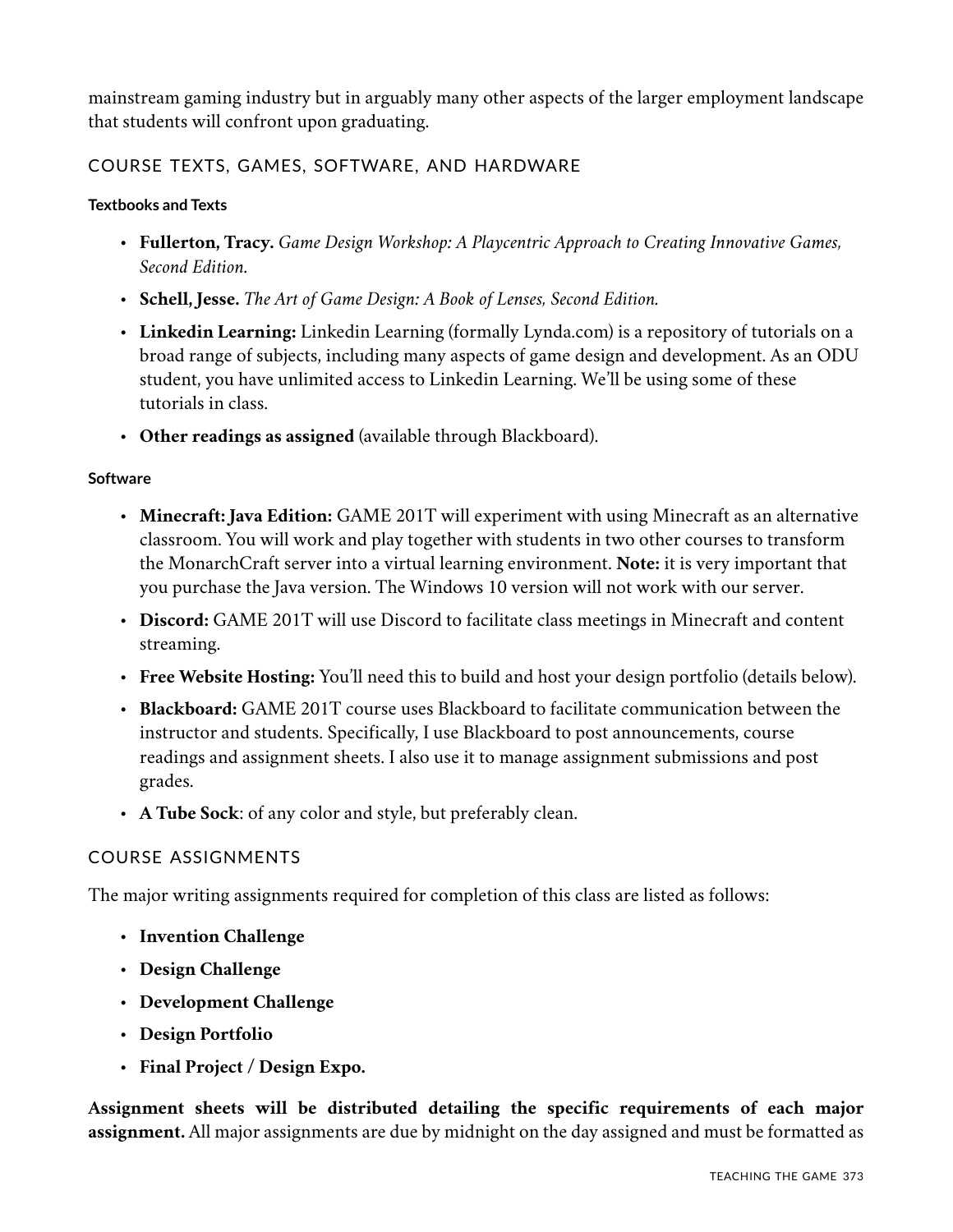detailed on the assignment sheet. Assignments must be submitted electronically through Blackboard's Assignment Manager.

**I will not deduct points for late assignments;** however, you can earn achievement points by turning in turning in assignments on time**. Also, recognize that I might not be able to provide feedback on assignments that are submitted substantially past their deadlines.**

**Design Portfolio**

**As a game designer or developer, you will need an effective portfolio to showcase your work to prospective employers.** Accordingly, this assignment is designed to help you get started building your portfolio. It will teach you template-based web design strategies that you can use to showcase and document your work. In order to complete this assignment, you will need to sign up for an account with Wix, Weebly, Google Sites, or another free website building and hosting service (Brandl 2021).

## **Invention, Design, and Development Challenges**

**This sequence of assignments is designed to model the game design and development process from inspiration to implementation.** Through experiments in ideation, you will learn how to generate and evaluate the feasibility of a game concept. You will then learn how to transform this concept into a series of objectives and how to use these objectives to guide the design and development of specific game mechanics and assets.

**This sequence of assignments is also designed to introduce you to many of the underlying, entrepreneurial concerns that inform the game design process,** including how to pitch a game idea, how to locate and evaluate resources, and resiliency in the face of setbacks or failure.

**You are required to post a brief postmortem to your portfolio for each of these challenges that discusses the choices you made, as well as the successes and setbacks you encountered while completing the challenge.** These postmortems should also discuss how the content of the course (readings, homework, in-class exercises, etc.…) contributed to the completion of the challenge.

**Assignment sheets detailing the specific requirements of each challenge will be distributed in class.**

## **Final Project / Design Expo**

**In lieu of a final exam, you will create and demonstrate a working game during a public design expo, which will be held on the date of the final exam. You will be required to submit a reflection essay that discusses their choices, successes, and setbacks in completing their proposed final projects.** An assignment sheet detailing the specific requirements of this assignment will be distributed in class.

## COURSE ASSESSMENT

**Grading:**

## **Assignments and Course Requirements**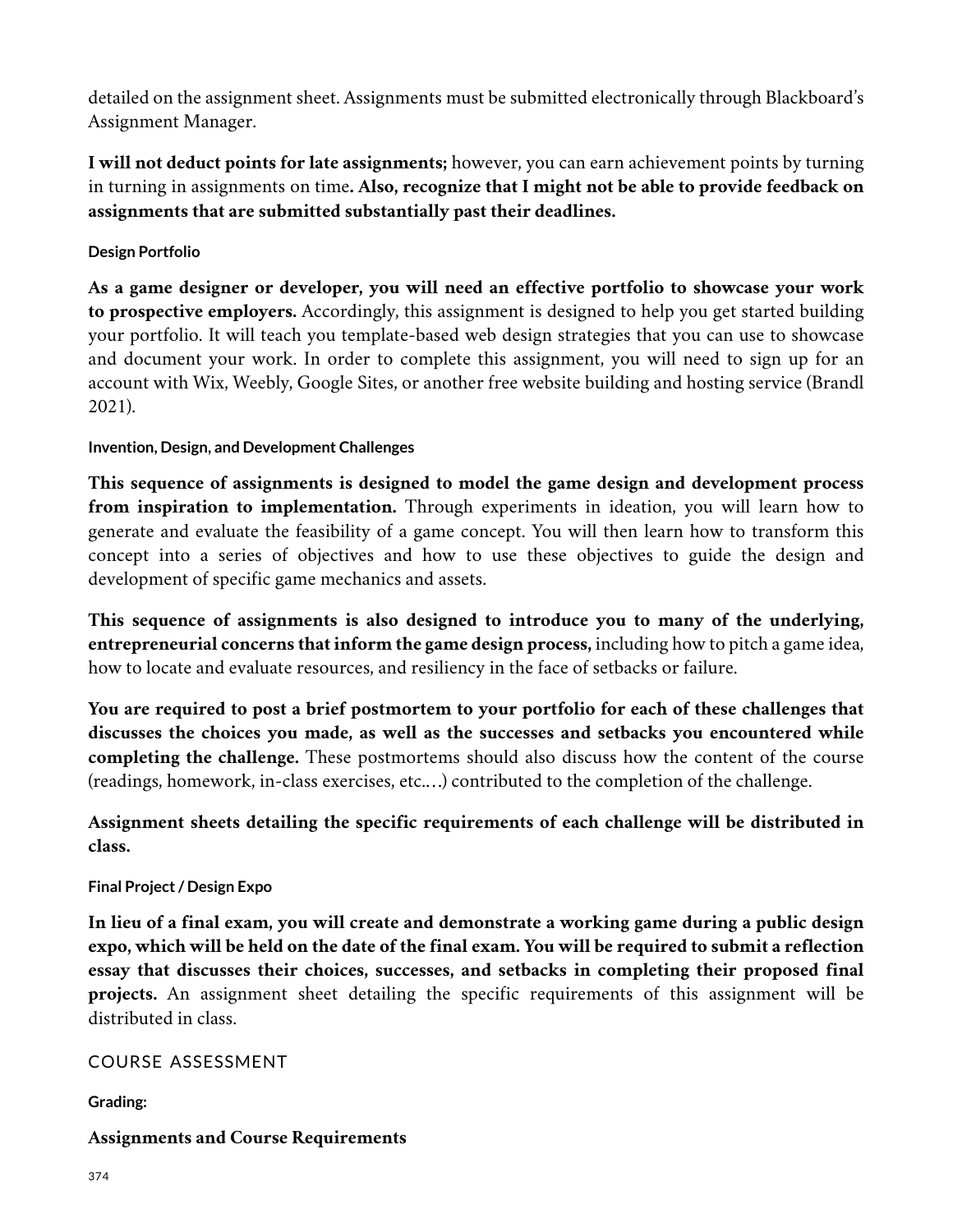## • **Major Assignments:**

- Invention Challenge: 150 points
- Design Challenge: 150 points
- Development Challenge: 150 Points
- Design Portfolio: 150 Points
- Final Game Design Project: 150 Points
- Game Design Expo: 100 Points
- **Minor Assignments:**
	- Homework 150 Points

## EXPANDED COURSE OUTLINE

\*The following course outline is taken from a face-to-face section of GAME 201T that meets twice a week. Where appropriate I have added footnotes that describe how I adapted key exercises for online, synchronous delivery of the course.

#### **Week One: Playing with Stuff**

*First Class Meeting*

#### Assignments

• **Read:** Course Syllabus

#### Class Topics / Activities

• **Discuss:** Introduce the course and course policies and provide an overview of course technologies.

**Discuss:** the challenges inherent in game design and development and explain how GAME 201T attempts to answer these challenges.

#### *Second Class Meeting*

#### Assignments

- **Read:** Schell, Jesse. "Chapter 1: In the Beginning, There Is the Designer" and "Chapter 2: The Designer Creates an Experience" from *The Art of Game Design.*
- **Homework (20 points):** Assign students to use the mypokecard.com Pokémon card generator (MyPokéCard.com 2021) to create Pokémon cards representing themselves. These cards should explicitly reference one of more of the roles that Fullerton and Romero identify in next week's readings. Require students to post these cards to a premade, public discord channel entitled Pokéclass.

#### Class Topics / Activities

• **Exercise:** dump a large quantity of Legos onto a central table or desks in the classroom.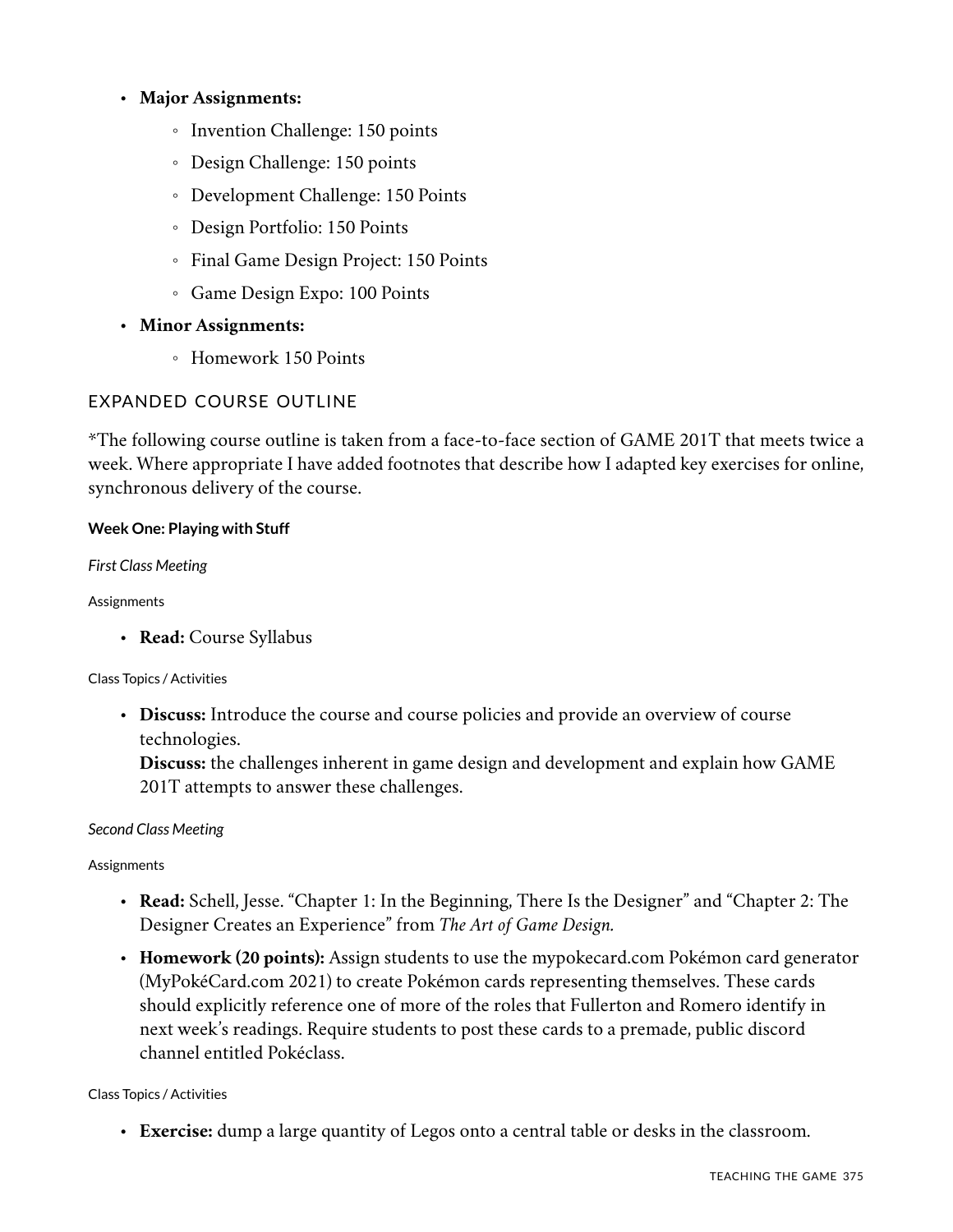Divide students into teams of 2-3 and challenge them to use exactly 12 Lego pieces and 15 minutes to build something that represents the students they are grouped with.<sup>3</sup>

- After the 15 minute-building session has elapsed, have each group show-off their creations and explain how these represent their respective group members.
- **Discuss:** use the Lego exercise as the impetus for a discussion / reflection about how games create experience through rules, aesthetics, mechanics, etc.,

### **Week Two: Role Play**

#### *First Class Meeting*

• Class canceled for Labor Day Holiday.

#### *Second Class Meeting*

#### Assignments

- **Read:** Fullerton, Tracy (2008). "Chapter One: The Role of the Game Designer." *Game Design Workshop.*
- **Watch:** Romero, Brenda (2017). "The Role of a Game Designer" and "Types of Game Designers."
- **Play:** HexGL (Despoulain 2021)**.**
- **Homework (10 points): S**tudents chose one of the classic Atari games assigned for the next class and write a brief paragraph explaining how the game employs any four of the formal structures that Fullerton identifies in Chapter Two.

- **Discuss:** the Pokémon cards students created as a means of further introducing the students to one another and also introducing them to the possibilities of game design and development per the roles and categories Fullerton and Romero discuss in the readings.
- **Exercise:** Have students play *HexGL* for five minutes write job ads for a team of designers and developers to produce a similar game.
- **Housekeeping:** distribute the Invention Challenge assignment sheet and discuss the subassignments that comprise it.

<sup>3.</sup> The Lego exercise does not translate well to online classes. However, the avatar creator included with Nickelodeon's (2021) "Loud House Cartoon Creator" can be adapted to achieve much of the same purpose. Divide students in groups of 2-3 and ask them to use the avatar creator to produce avatars that represent each other. Have students share their screens and present the avatars they created. Then engage students in an open-ended discussion about the rules, mechanics, affordances, and limitations of the types of play in which students engaged in the process of completing the exercise.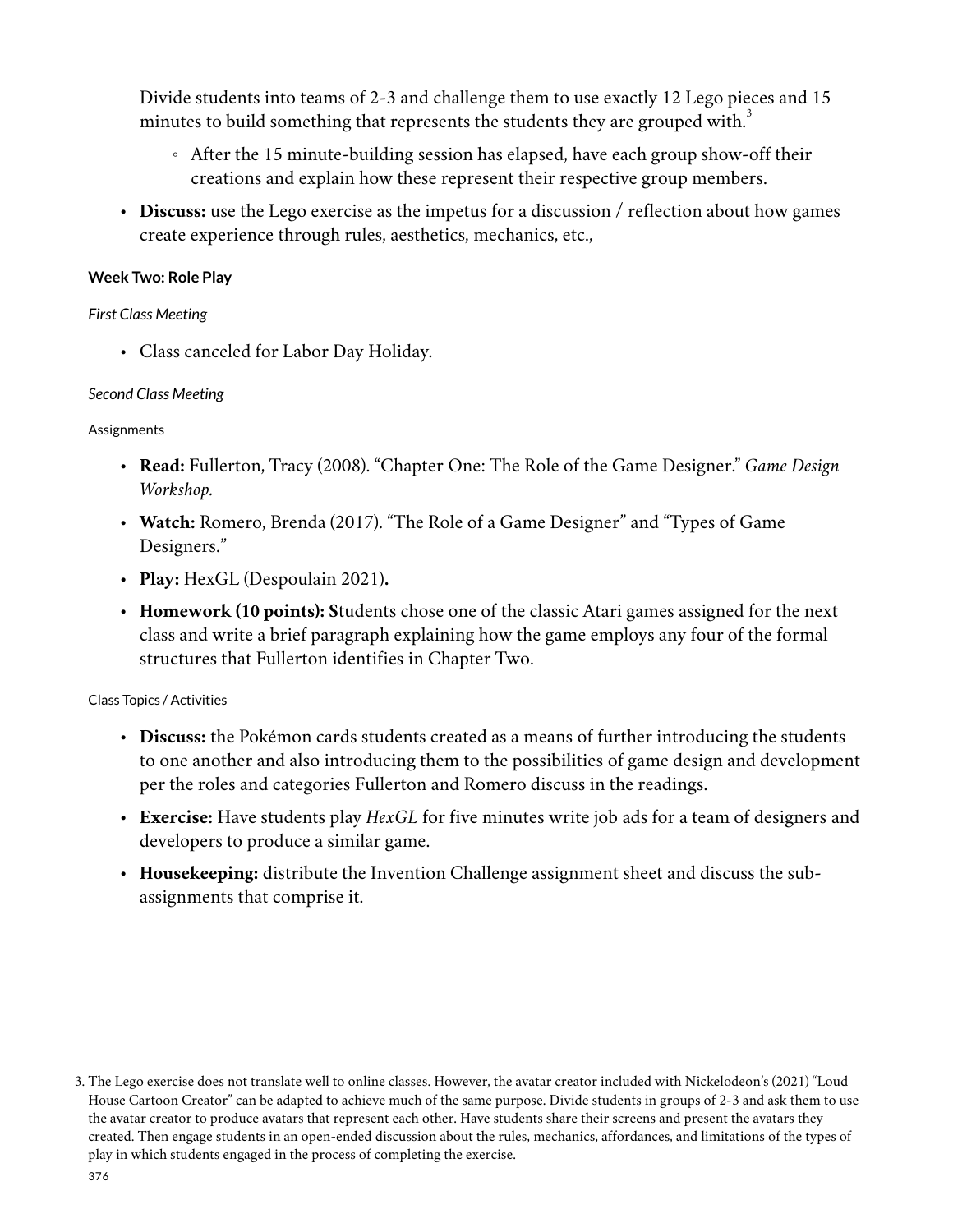#### **Week Three: Formal Structures**

#### *First Class Meeting*

#### Assignments

- **Read:** Fullerton, Tracy (2008). "Chapter Two: The Structure of Games." *Game Design Workshop*
- **Read:** Koster, Raph (2013). "Chapter Three: What Games Are." *A Theory of Fun for Game Design.*
- **Watch:** Romero, Brenda (2017). "What is a Core for a Game?"
- **Play:** Classic Atari Games (Davis 2021).
- **Homework (20 points):** Students complete the initial quest in Minecraft to affiliate themselves with the course's town on the MonarchCraft server. They claim a plot of land using the Grief Prevention plugin and build a house for themselves in creative mode either freeform or by following a tutorial. Students document this assignment by submitting screenshots and coordinates to a preestablished directory channel in Discord.

#### Class Topics / Activities

- **Discuss:** the insights students discovered in the process of completing the Atari Games homework assignment.
- **Exercise:** divide students in groups of 4-5 and assign each group one of the specific structures that Fullerton discusses (players, rules, procedures, etc.). Give them 15 minutes to imagine what centipede would look like if they drastically altered that structure.
- **Discuss:** how approaching games as structures and patterns helps students better understand how games create experience for players.

#### *Second Class Meeting*

#### **Assignments**

- **Read:** Fullerton, Tracy (2008). "Chapter Three: Working with Formal Elements." *Game Design Workshop.*
- **Watch:** Extra Credits (2014). "The Magic Circle How Games Transport Us to New Worlds."
- **Play:** The Impossible Quiz (Slapp-Me-Do 2021).

- **Exercise (step 1):** Divide students into groups of 4-5 and ask them to pretend that they have been hired as game librarians and tasked with creating a categorization schema to organize games based on what they think are the six most relevant formal elements Fullerton discusses in chapter three. Allow them 15 minutes to generate this schema*.*
- **Discuss:** Have each group present and justify their schemas to the rest of the class. Of all the elements Fullerton lists, why did they choose those six?
- **Exercise (step 2):** allow each group 10 minutes to use the schemas they generated to first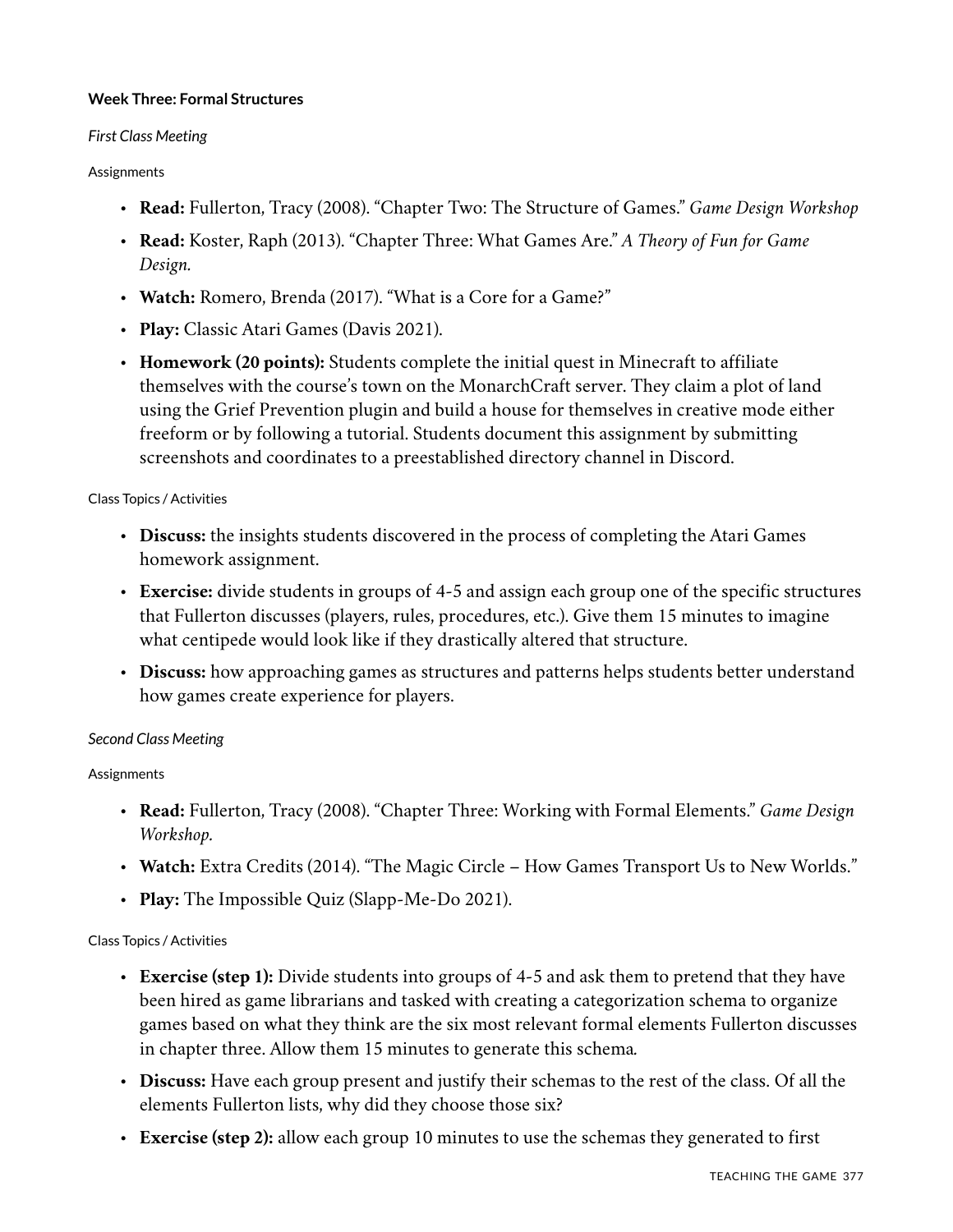attempt to categorize *Halo* and then *The Impossible Quiz.*

- **Discuss:** how *The Impossible Quiz* challenges / complicates the traditional categories / elements that comprise games. Present Huizinga's Magic Circle as a partial answer to these complications—as a way of understanding the relationship between the formal elements that comprise games.
- **Housekeeping**: take questions about the upcoming Brainstorming Exercise and the Goals / Obstacles / Mechanics Exercise for the Invention Challenge.

## **Week Four: What's the Big Idea**

#### *First Class Meeting*

#### **Assignments**

- **Read:** Fullerton, Tracy (2008). "Chapter 6: Conceptualization." *Game Design Workshop.*
- **Watch:** Romero, Brenda (2017). "Generating Ideas for a Game."
- **Play:**Gods Will be Watching (Deconstructteam 2021).
- **Invention Challenge:** Brainstorming Exercise Due.

#### Class Topics / Activities

- **Exercise:** divide students into groups of 4-5 and assign them two of the "Brainstorming Best Practices" Fullerton describes in chapter 6. Ask them to take 15 minutes to use those techniques to imagine how to transform *Gods Will be Watching* into an *X-Com* clone.
- **Discuss:** students share the results of this exercise. Specifically ask them to reflect on the benefits / downsides of the techniques.

**Discuss:** The Invention Challenge's brainstorming exercise in light of Fullerton's chapter and Romero's video. Make the point that creativity is often a function of / response to crisis, and that each of the brainstorming options students can select are games in themselves designed to put their minds in a state of crisis.

• **Housekeeping:** discuss the upcoming Obstacles / Mechanics Exercise for the Invention Challenge.

#### *Second Class Meeting*

#### Assignments

- **Read:** Schell, Jesse (2014). "Chapter 6: The Game Begins with an Idea" *The Art of Game Design.*
- **Watch:** Freeman, Jessie (2106). "Game Design 101."
- **Play:** Swooop (2021).
- **Invention Challenge:** Goals / Obstacles / Mechanics Exercise Due.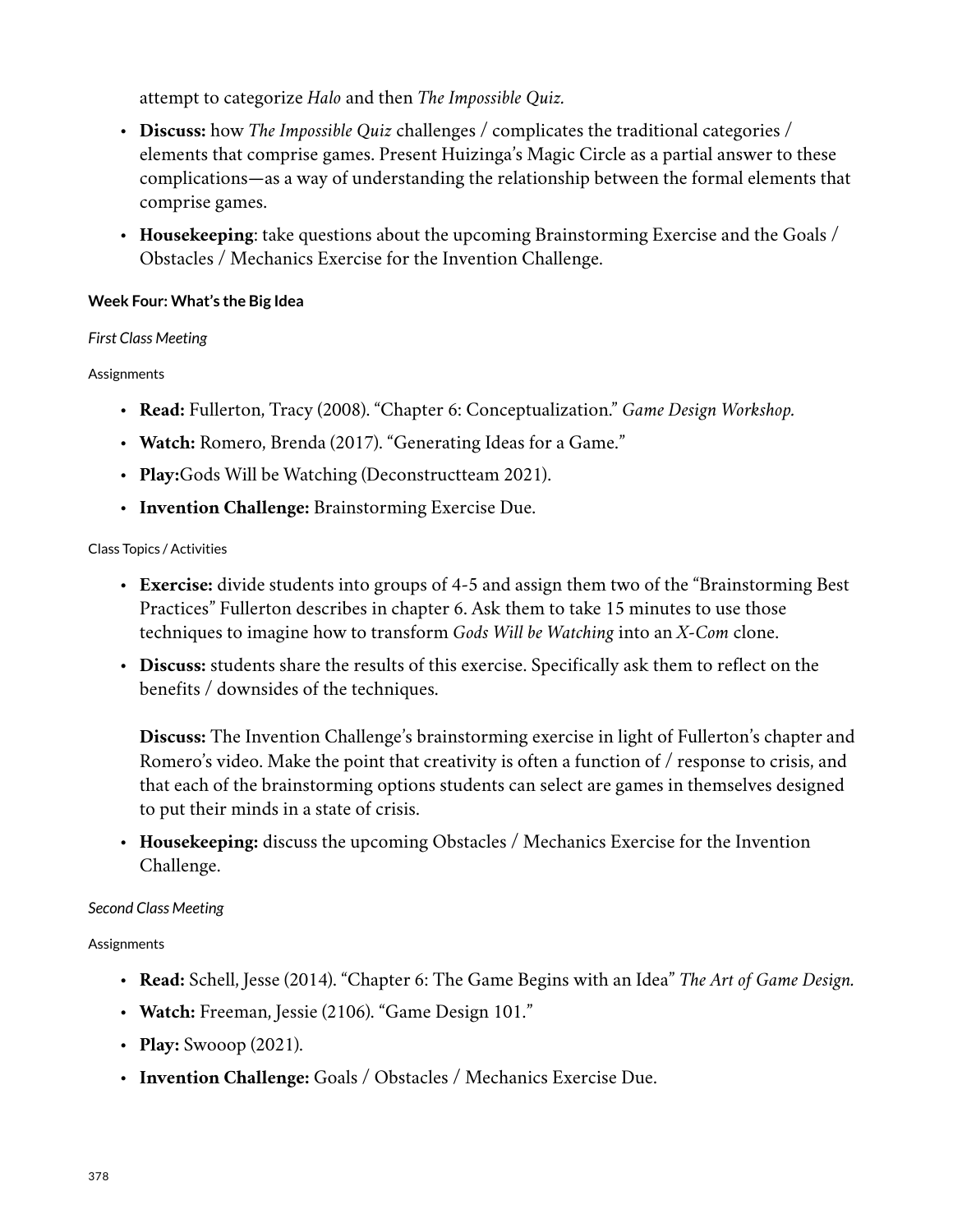#### Class Topics / Activities

- **Discuss:** have students compare and contrast the brainstorming techniques Schell discusses with those that Fullerton and Romero mention.
- **Exercise:** divide students into groups of 4-5 and, building on the notetaking methodology Freeman discusses in his video, ask them to use the Minecraft Book Editor (Minecraft Tools 2021) to record 15 observations about effective and ineffective aspects of *Swooop's* gameplay.
- **Housekeeping:** Discuss the upcoming Trading Cards Exercise for the Invention Challenge.

#### **Week Five: Dramatic Systems**

#### *First Class Meeting*

#### Assignments

- **Read:** Fullerton, Tracy (2008). "Chapter Four: Working with Dramatic Elements." *Game Design Workshop.*
- **Watch:** Romero, Brenda (2018). "Game Systems."
- **Play:** A Dark Room (Doublespeak Games 2013).
- **Invention Challenge:** Character Trading Cards Due.

#### Class Topics / Activities

- **Exercise:** Students meet in Minecraft and Discord. Briefly introduce the concept of affect and then assign them to work in creative mode in groups of 4-5 for 40 minutes to build a structure that recreates the affect of *A Dark Room* as closely as possible.
- **Discuss:** how game designers achieve affect through the combination of the dramatic elements Fullerton enumerates. Specifically discuss how *A Dark Room* creates affect through its interface / systems and the difficulty of recreating that via the relatively static elements available in *Minecraft*.
- **Housekeeping:** Discuss the upcoming Environment / Backstory Treatment Exercise for the Invention Challenge.

## *Second Class Meeting*

**Assignments** 

- **Read:** Fullerton, Tracy (2008). "Chapter Five: Working with System Dynamics." *Game Design Workshop.*
- **Watch:** Romero, Brenda (2018). "Chance in Games" and "Strategy in Games."
- **Play:** Cookie Clicker (Orteil 2020).
- **Invention Challenge: Environment / Backstory Treatment Due.**

#### Class Topics / Activities

• **Exercise:** divide students in groups of 4-5 and allow each group 30 minutes to complete and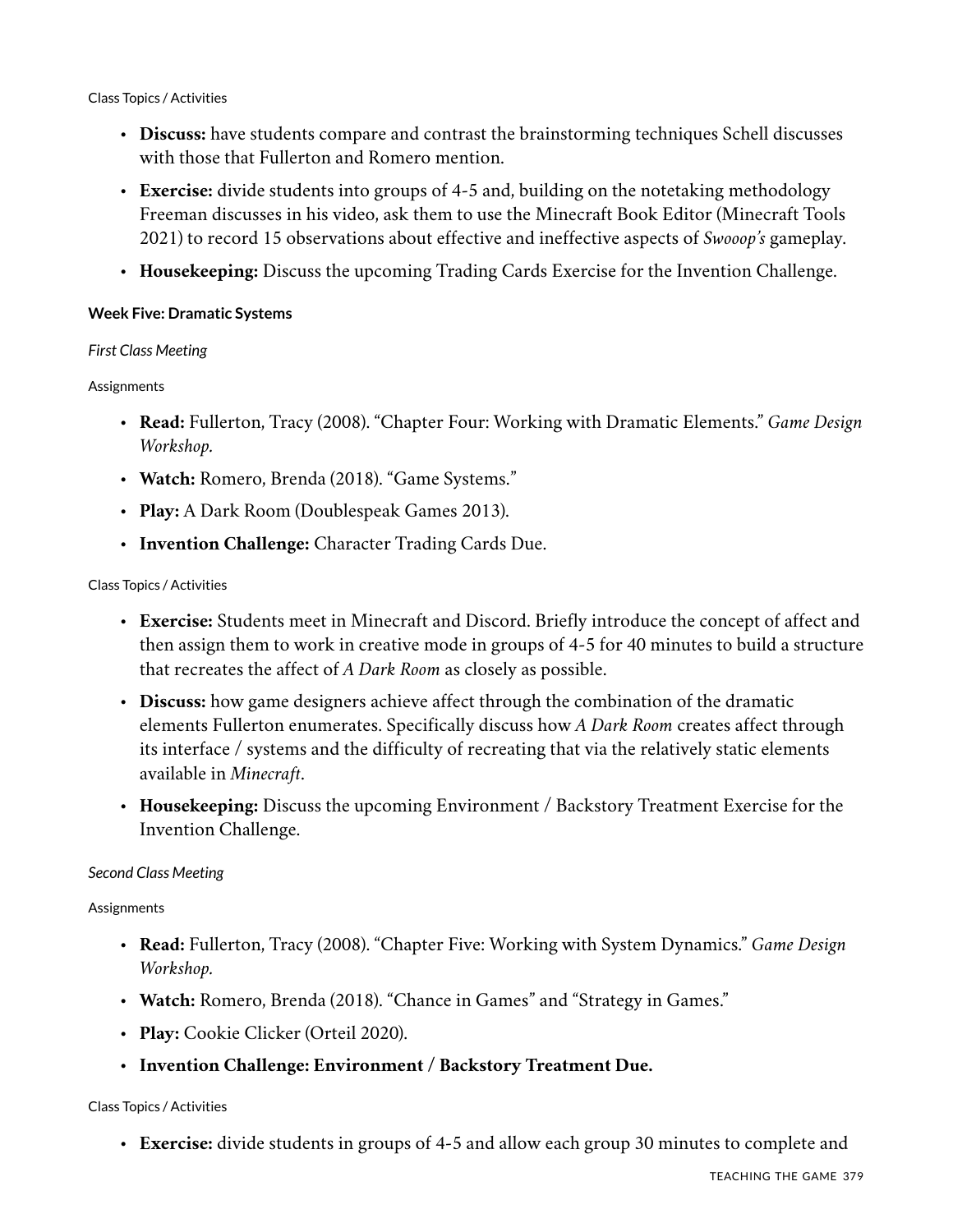play Brenda Romero's (2008) "The Easiest Game Design Exercise Ever (Really)." 4

- **Discuss**: have students present their games to the class. Use the games to facilitate a discussion of games as systems by asking students to identify specific elements Fullerton mentions in chapter five of her textbook.
- **Housekeeping:** discuss the final stage of the Invention Challenge, the mini proposal, due at the end of next week.

## **Week Six: Pete and Repeat Sat on a Prototypical Horse**

## *First Class Meeting*

## **Assignments**

- **Read:** Fullerton, Tracy (2008). "Chapter 7: Prototyping." *Game Design Workshop.*
- **Watch:** Romero, Brenda (2017). "Defining the Core Loop of a Game."
- **Play:** Pixel Race (Arabaci 2021).

## Class Topics / Activities

- **Exercise:** divide students into groups of 4-5 and allow each group 45 minutes to paperprototype and play the "Up the River" game from chapter 7 of Fullerton's textbook.<sup>5</sup>
- **Discuss:** what building the "Up the River" game reveals about paper prototyping as a methodology, as well as what it reveals about designing the game loop, per Romero's video. Ask students to brainstorm how they can paper prototype *Pixel Race*.
- **Housekeeping:** discuss the final stage of the Invention Challenge, the mini proposal, due next class meeting.

## *Second Class Meeting*

## Assignments

- **Read:** Schell, Jesse (2014). "Chapter 7: "The Game Improves Through Iteration." *The Art of Game Design.*
- **Read:** Luton, Will (2009). "Making Better Games Through Iteration."
- **Read:** Zimmerman, Eric (2003). "Play as Research: The Iterative Design Process."
- **Watch:** Dewett, Todd (2019). "Learning from Failure."
- **Play:** Kingdom Rush (Ironhide Game Studio 2013).

<sup>4.</sup> Miro's (2021) online collaborative whiteboard application offers a good online alternative to the pen and paper mechanics of Romero's exercise. Create a Miro whiteboard and divide it into several large squares. Assign each group one of the squares and ask students to build their games in the square using Miro's post-it-notes and other affordances. Students can then playtest their games with the aid of an online dice program and by using post-it-notes as player-pieces.

<sup>5.</sup> When teaching GAME 201T online, I assign this exercise as homework a week before this class meeting and have students make brief google slide presentations that showcase the games they built. I compile these presentations into a gallery of links which I published through Blackboard. On the day of the class meeting, I have each student briefly discuss and justify the alterations they made to the game as part of the exercise.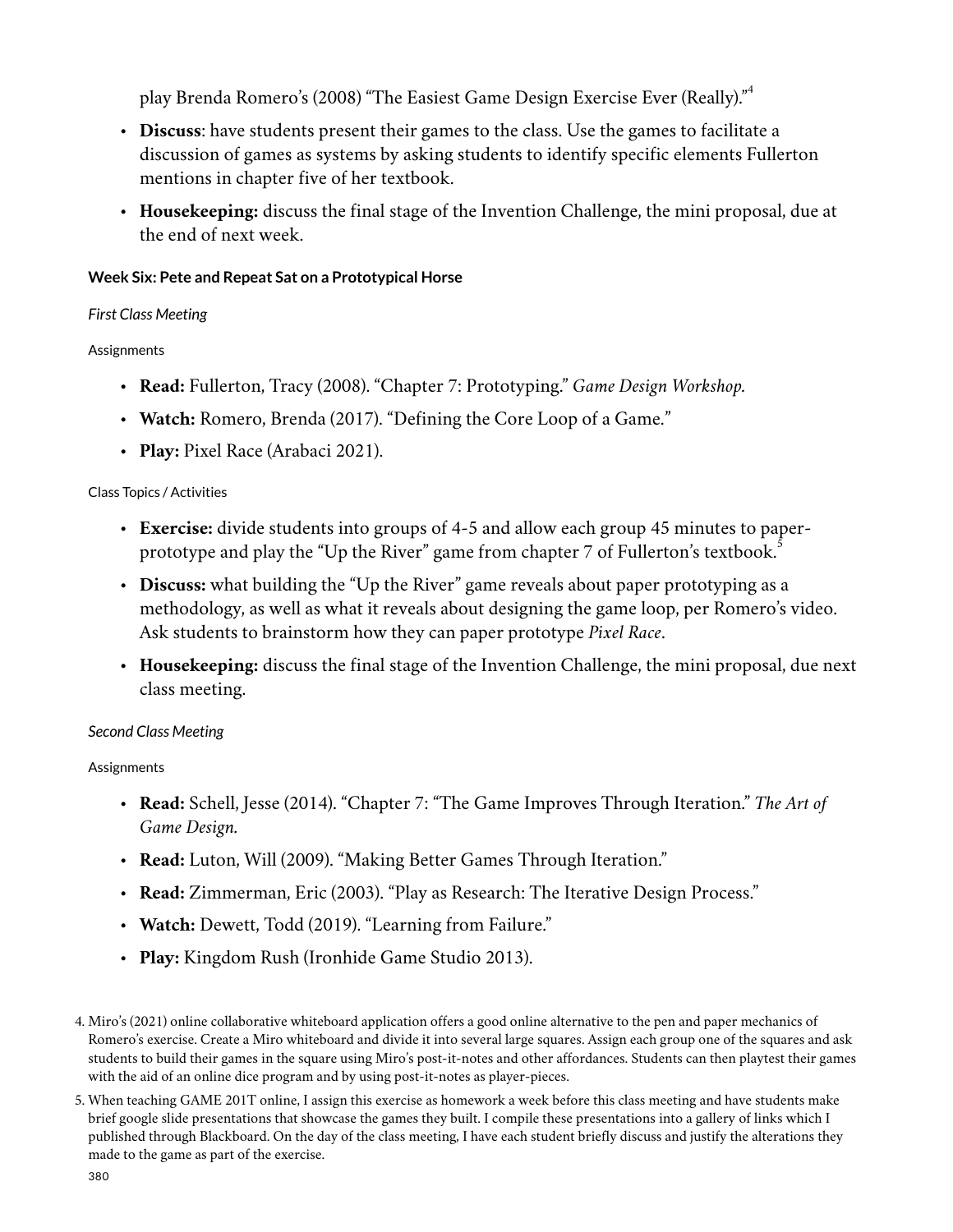## • **Invention Challenge Due.**

#### Class Topics / Activities

- **Exercise:** divide students in groups of 4-5 and have each group complete the "Spaghetti Tower Marshmallow Challenge"(Doorley 2021).<sup>6</sup>
- **Discuss:** have students watch Tom Wujec's (2010) Ted Talk, "Build a Tower, Build a Team." Use this video to prompt discussion about what strategies worked and did not work during the spaghetti tower exercise. Use the combination of the exercise and the video to discuss how iterative design incorporates testing and setbacks into its methodology.
- **Housekeeping:** distribute the Development Challenge assignment sheet and discuss the subassignments that comprise it.

#### **Week Seven: Digital Prototyping**

#### *First Class Meeting*

#### **Assignments**

- **Read:** Fullerton, Tracy (2008). "Chapter 8: Digital Prototyping." *Game Design Workshop.*
- **Watch:** Extra Credits (2015). "Making your First Game—How to Start your Game Development."
- **Play:** Line Rider (Emergent Studios 2020).
- **Homework (20 points):** have students research three game engines they can use to complete the development challenge and rank these engines using Abhinav Narain's (2016) six questions from next class's reading.

#### Class Topics / Activities

- **Exercise:** divide students into groups of 4-5 and have each group work for 10 minutes using Line Rider to prototype a track. Have the groups then spend 20 minutes attempting to recreate classic Atari arcade games with Gamefroot (2021).
- **Discuss:** *Line Rider* and Gamefroot as digital prototyping tools. Referencing last week's paper prototyping exercise, compare and contrast the advantages and disadvantages of paper versus digital prototyping. Ask students to identify best use cases for each.
- **Housekeeping**: discuss the Development Challenge's Technology-self Assessment exercise due in a week.

#### *Second Class Meeting*

#### **Assignments**

• **Read:** Schell, Jesse (2014). "Chapter 26: The Team Builds a Game with Technology." *The Art of*

<sup>6.</sup> The spaghetti tower marshmallow challenge is one of the key exercises in the class, but is also difficult to reproduce online. An alternative is to have students watch an episode of Junkyard Wars in class and take bets throughout the episode on which team they predict will win. Then have students watch Tom Wujec's (2010) Ted Talk and use his discussion of the spaghetti tower marshmallow challenge as a starting point to analyze the success and failure of each team in the Junkyard Wars' episode.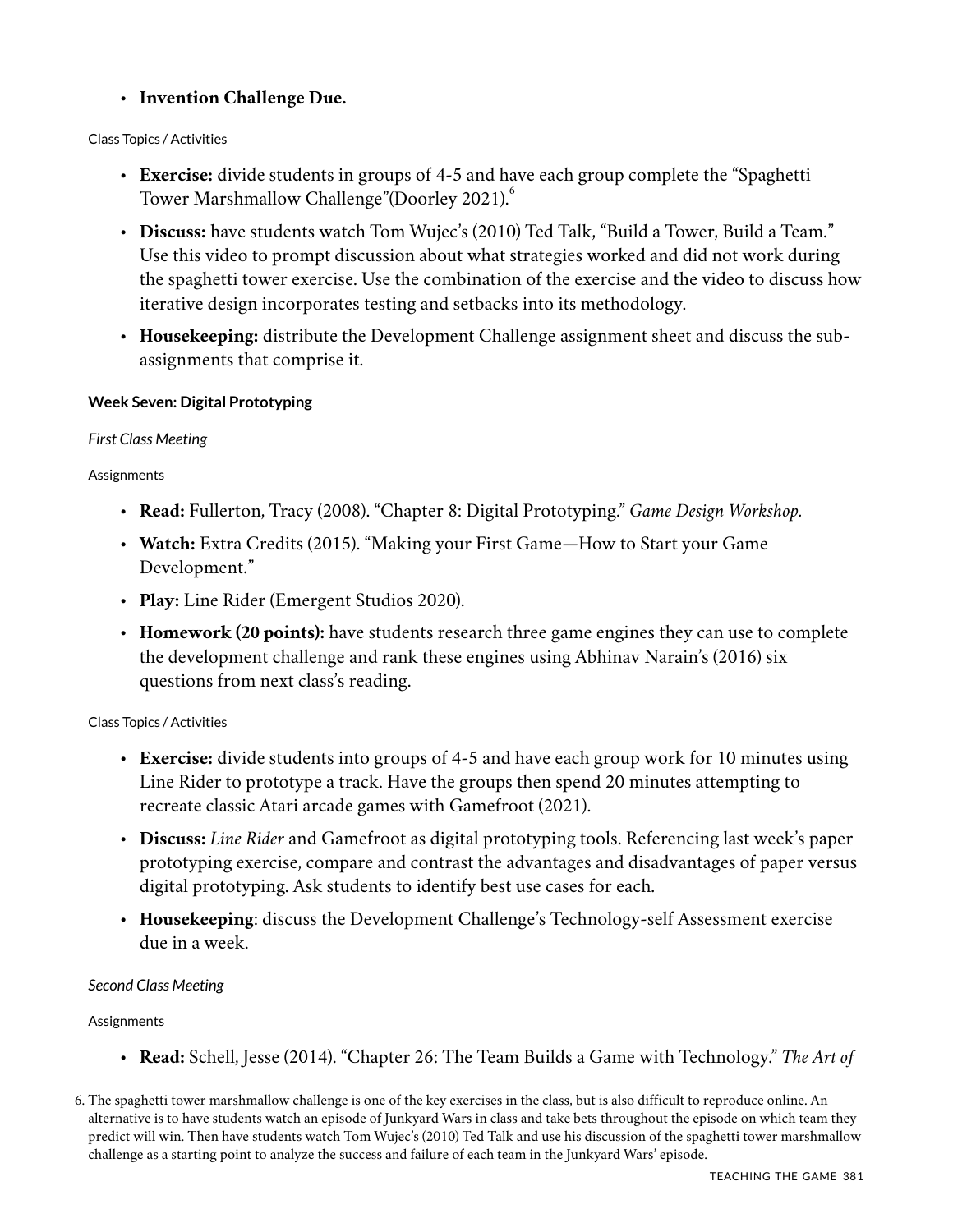*Game Design.*

- **Read:** Narain, Abhinav (2016). 6 Crucial Questions to Ask Before Choosing Your Game Engine.
- **Watch:** Bradley, Christian (2016). "Choose a Game Engine."
- **Play:** Missile Game (Mather 2020).

## Class Topics / Activities

- **Exercise:** students meet in Minecraft and Discord. They work in groups of 4-5 in creative mode to prototype randomly assigned machines that employ Redstone components to complete simple tasks.
- **Discuss:** Redstone as a technology. How Redstone both extends the capabilities of players in the game and how it limits them. Discuss *Minecraft* as a game engine rather than a game and the relationship between game engines and game assets / data.
- **Housekeeping:** discuss the Development Challenge's Technology-self Assessment exercise due next class.

## **Week Eight: Agile Development**

#### *First Class Meeting*

Assignments

- **Read:** Apostol, Raluca (2016). "Agile Game Development A Quick Overview."
- **Read:** Clinton, Keith (2010). "Chapter One: The Crisis Facing Game Development" and "Chapter Two: Agile Development." *Agile Game Development with Scrum.*
- **Play:** Cross Code (Radical Fish Games 2012).
- **Development Challenge: technology self-assessment due.**

- **Exercise:** divide students into groups of 4-5 and have them work together to deliver 5-minute paper bag puppet presentations (Stedman 2014) designed to provide their classmates with an overview of agile development and its advantages based on selections from the assigned readings.
	- Allow each group 25 minutes to create their puppets and plan their presentations. Stipulate that every group member must have a speaking part.
- **Discuss:** what the presentations reveal about the exigency and the affordances of agile development. How an agile development methodology might have impacted the process of putting together the presentations.
- **Housekeeping:** introduce the pre-Halloween sock puppet party. Students make sock puppet versions of their favorite video game characters and, on the class before Halloween, use these
- 7. The best way to translate this exercise for online delivery is to assign students to make puppets before the class meeting based on tutorials that show how to make a variety of different puppets from common household items.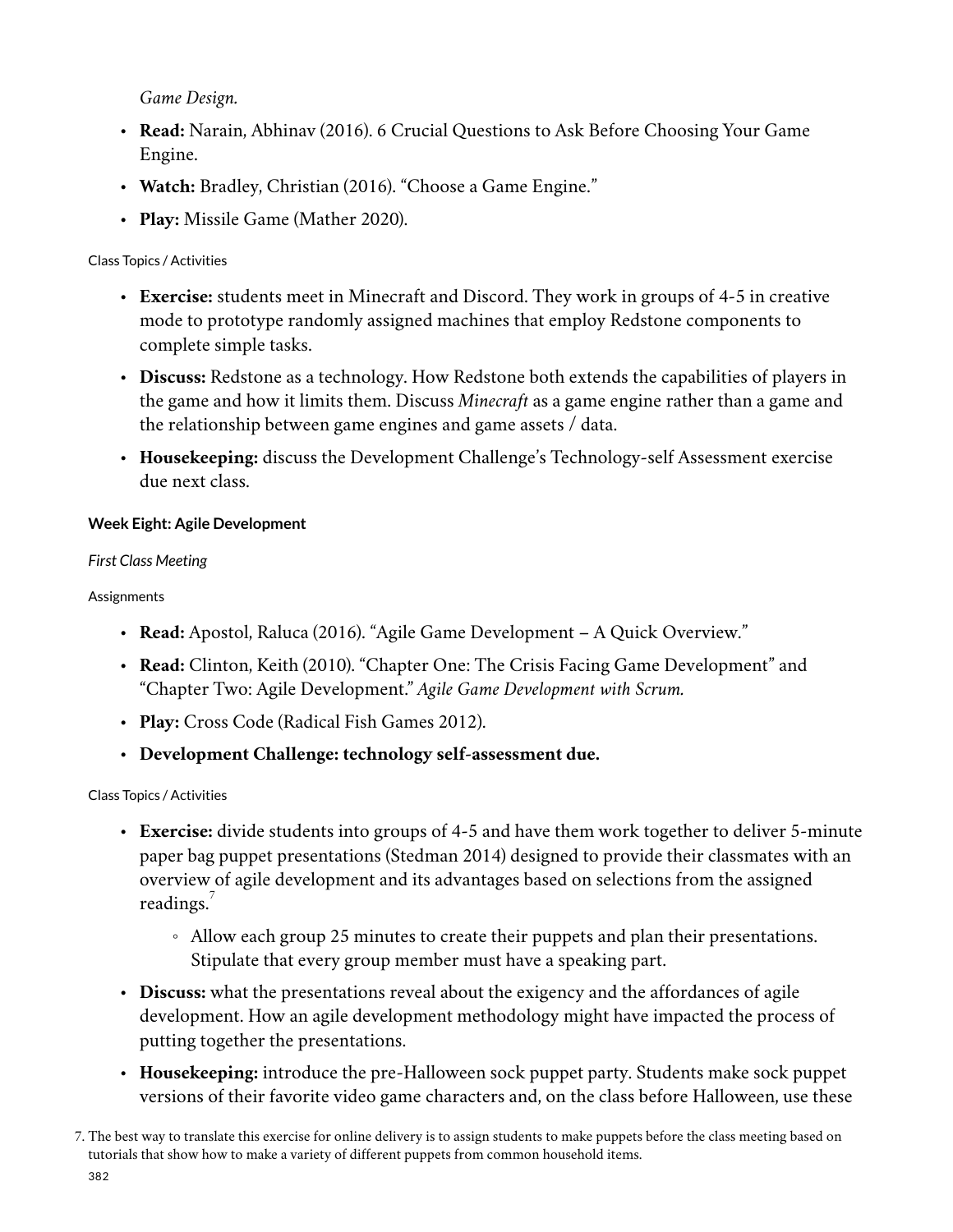puppets to deliver elevator pitches for the prototypes they are making as part of the development challenge.

#### *Second Class Meeting*

#### **Assignments**

- **Read:** Fullerton, Tracy (2008). "Chapter Nine: Playtesting." *Game Design Workshop.*
- **Watch:** Extra Credits (2012). "Playtesting How to Get Good Feedback on Your Game."
- **Play:** Biolab Disaster (Szablewski 2021).
- **Homework (20 points):** students work in groups over the weekend to refine their rollercoaster designs based on results observed during playtesting.

#### Class Topics / Activities

- **Exercise:** Students meet in *Minecraft* and Discord. They work in groups of 4-5 for 40 minutes to prototype roller coasters. The instructor then ride each roller coaster in survival mode so that her player-character can die.
- **Discuss:** what building and testing the roller coasters reveals about the way that Fullerton and Schell discuss the relationships between iterative design, rapid prototyping, and playtesting.

#### **Week Nine: Playtesting**

#### *First Class Meeting*

#### **Assignments**

- **Read:** Fullerton, Tracy (2008). "Chapter Ten: Functionality, Completeness, and Balance." *Game Design Workshop.*
- **Read:** Schell, Jesse (2014). "Chapter 25: Good Games Are Created Through Playtesting." *The Art of Game Design.*
- **Play:** CodeCombat (CodeCombat, Inc. 2021).
- **Development Challenge:** Students write brief justifications for the tutorials they plan to use to complete the development challenge.

- **Exercise:** students meets in Minecraft / Discord for a final round of rollercoaster playtesting.
- **Discuss:** what the students changed and why based on playtesting results.
- **Exercise:** students then play *Code Combat* for 10 minutes.
- **Discuss:** how *Code Combat* incorporates playtesting and iterative design into its coding-based gameplay. Discuss how *Code Combat* achieves functionality, completeness, and balance. Pose the question of whether or not the Minecraft roller coasters players created achieved functionality, completeness, and balance? How would students have to alter their playtesting methodologies to test for this?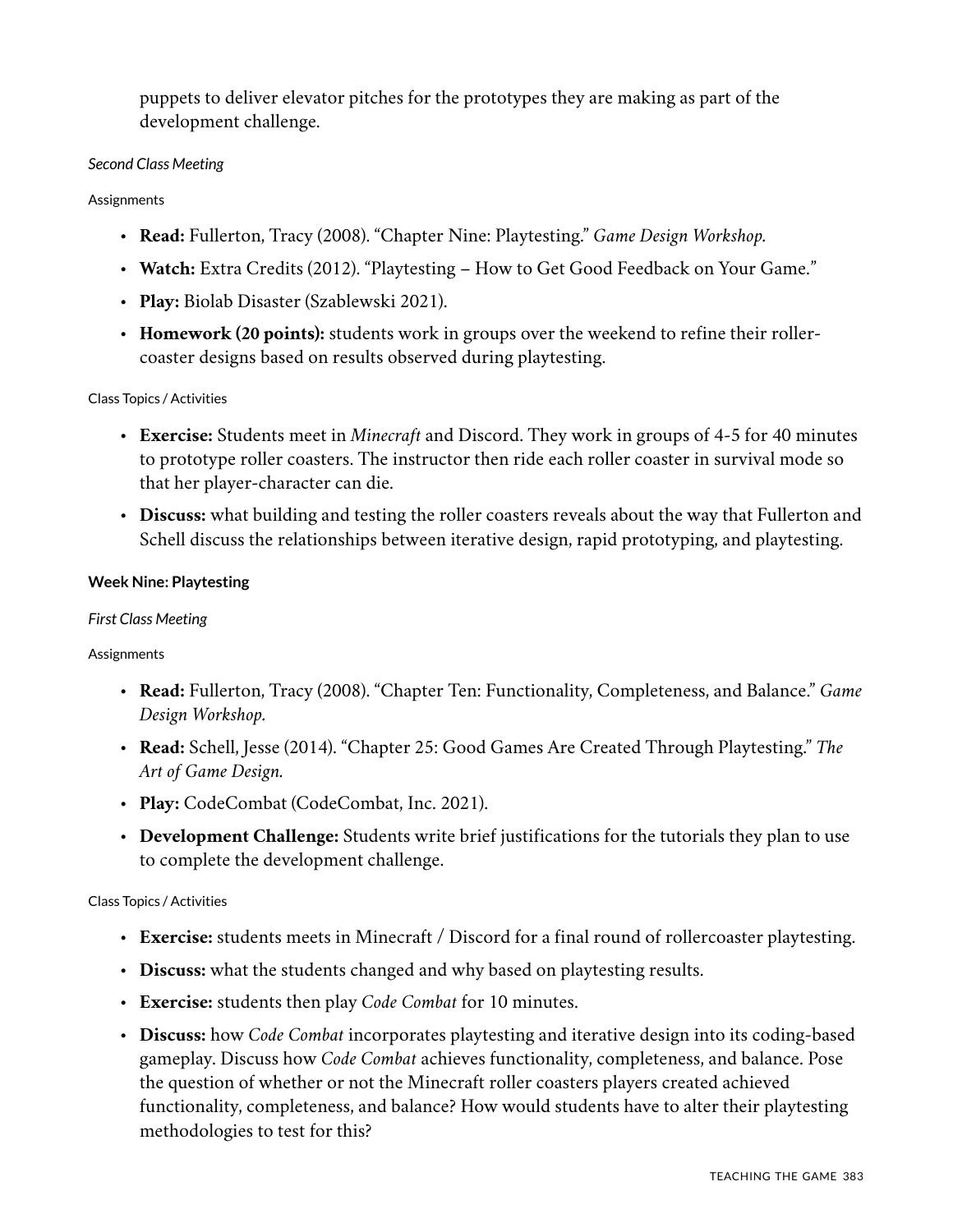• **Housekeeping:** discuss the Development Challenge due next week.

## *Second Class Meeting*

## **Assignments**

- **Read:** Fullerton, Tracy (2008). "Chapter Eleven: Fun and Accessibility. "*Game Design Workshop.*
- **Watch:** GDC (2020). "Tools Tutorial Day: Playtesting *Overwatch.*"
- **Play:** Elevator Saga (Wolffelt 2020).

## Class Topics / Activities

- **Exercise:** Pre-Halloween sock puppet costume party. Students use the sock-puppets they created to pitch the games (3-5 minutes) they are working on for the Development Challenge.
- **Discuss:** using chapter eleven of Fullerton's textbook as a provocation, discuss what was fun and accessible about the sock puppet exercise and what was not. Discuss how sock puppets function as a technology and how they change the medium of the elevator pitch.
- **Housekeeping:** discuss the development challenge due next class.

## **Week Ten: The Language of Design**

## *First Class Meeting*

## Assignments

- **Read:** Macklin, Colleen and John Sharp (2016). "Chapter Six: Design Values." *Games, Design, and Play: A detailed approach to iterative game design*
- **Watch:** Extra Credits (2017). "How Games Speak Learn the Language of Design."
- **Play:** Candy Box 2 (Aniwey 2018).
- **Development Challenge Due.**

- **Exercise:** have the class meet in Minecraft and Discord. Divide students into groups of 4-5 and allow them 30 minutes to work in creative mode to reproduce one of a number of randomly assigned national landmarks.
- **Discuss**: what the arrangement and combination of the individual blocks players uses to recreate the landmarks reveals about isolated meaning, associated meaning, and dynamic meaning per the Extra Credits video. Then discuss how Chapter Six of Colleen Macklin's and John Sharp's textbook complicates these categories.
- **Housekeeping:** distribute the Design Challenge assignment sheet and discuss the subassignments that comprise it.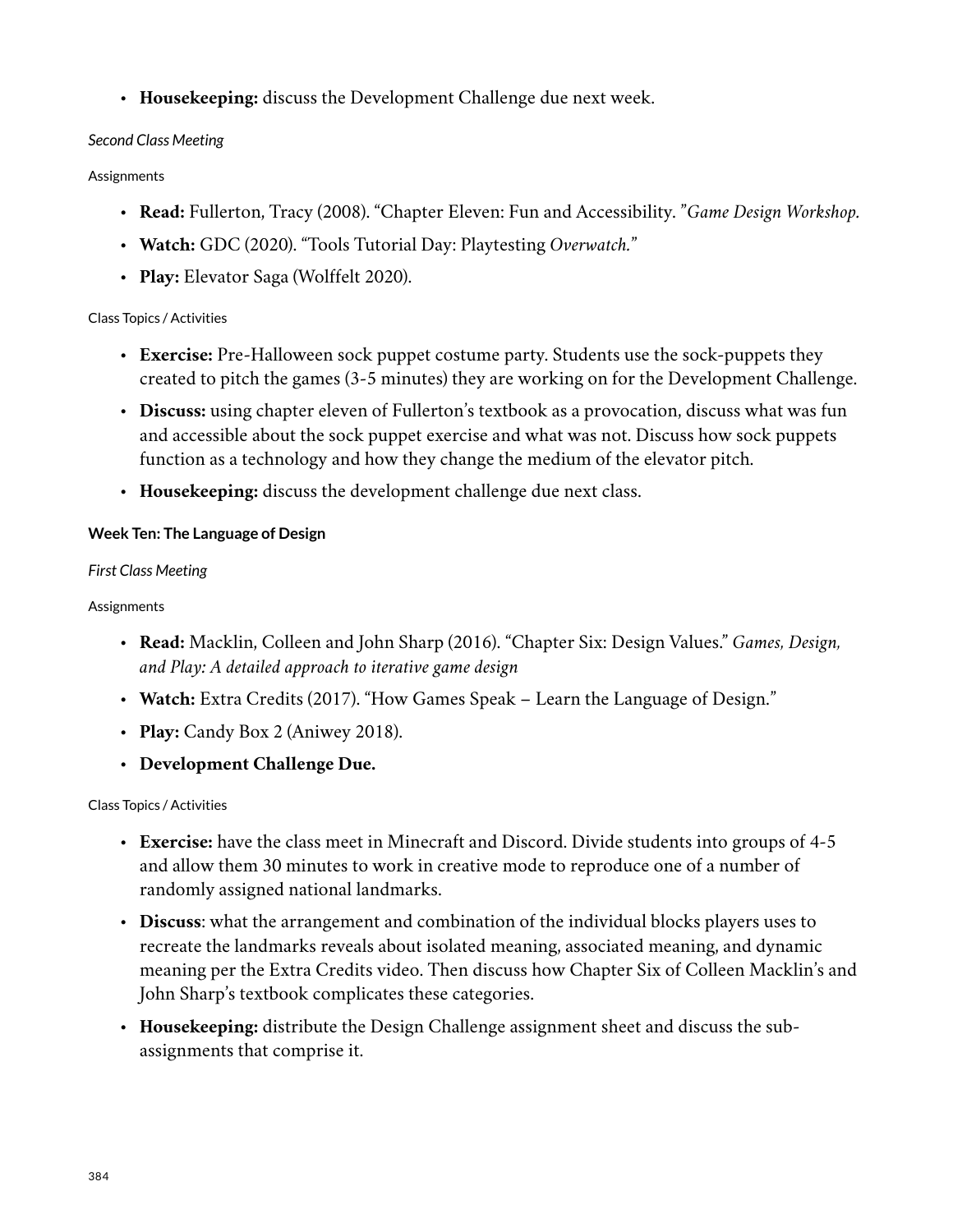#### *Second Class Meeting*

#### Assignments

- **Read:** Stout, Mike (2016). "A Beginner's Guide to Designing Video Game Levels."
- **Watch:** Extra Credits (2018). "How Games Challenge Us Empathy and Intuition in Puzzle Design."
- **Play:** Nothing to Hide (Ncase 2020).
- **Homework (20 points):** randomly assign students brief fairy tales and ask them to use Inklewriter (2012) to transform one of the key moments of the fairy-tale into a branching narrative. Have students submit links to the story-games they create.

#### Class Topics / Activities

- **Exercise (part 1):** students play *Nothing to Hide* for 7 minutes.
- **Discuss:** how the different levels of *Nothing to Hide* make use to the components parts that Stout identifies in his level-design tutorial. Discuss how *Nothing to Hide* represents an empathy puzzle game and how it achieves this through Stout's components.
- **Exercise (part 2):** divide groups into groups of 4-5 and, following Stout's guidelines, allow them 15 minutes to produce a bubble diagram then a rough map for a new level of *Nothing to Hide* that is designed to elicit a specific response from players.
- **Discuss:** the new levels students created and what this reveals about the levels as a collection of puzzles designed to achieve specific effects and affects.

#### **Week Eleven: Game Narratives and Storytelling**

#### *First Class Meeting*

#### Assignments

- **Read:** Schell, Jesse (2014). "Chapter 15: One Kind of Experience Is the Story." The Art of Game Design.
- **Read:** Campbell, Colin (2019). "How to write a Video Game Story: I took a Game Writing course. Here's what I learned."
- **Watch:** Extra Credits (2018). "The Three Pillars of Game Writing Plot, Character, Lore."
- **Play:** Last Horizon (Coolmath.com LLC 2021).
- Class Topics / Activities
- **Exercise (part 1):** students spend 10 minutes playing the fairy-tale games their classmates produced for homework.
- **Discuss:** what creating these story-games reveals about the similarities and differences between traditional storytelling techniques and branching narratives. Discuss branching narratives as puzzles and how they use plot, character, and lore. Discuss the affordances and limitations of branching narratives.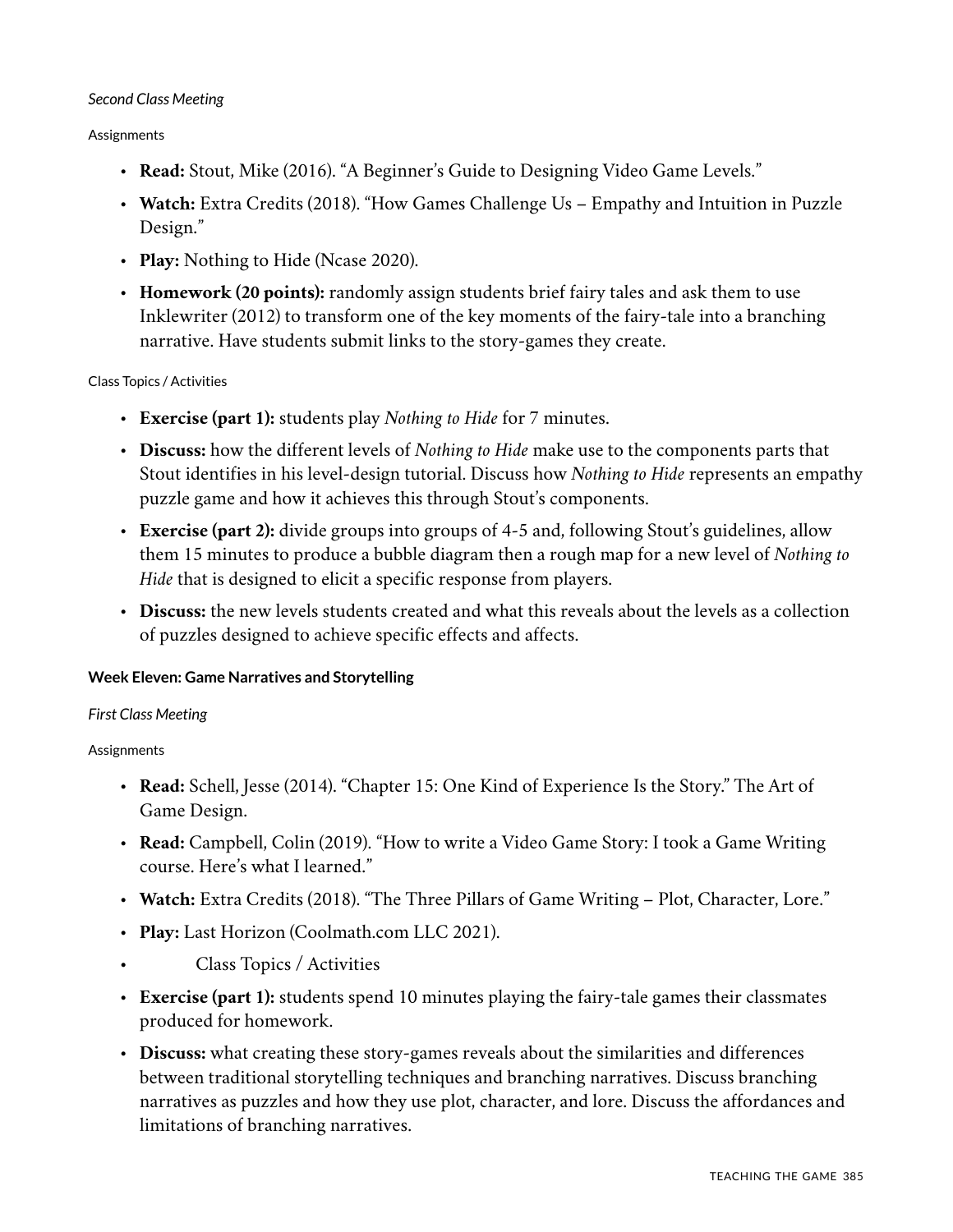- **Exercise (part 2):** have students play Last Horizon for 5 minutes.
- **Discuss:** Last Horizon as a story-machine versus a branching narrative. Pose the question of whether or not storytelling is inherently a game.
- **Housekeeping:** discuss the Research Exercise due next class as part of the Design Challenge.

#### *Second Class Meeting*

**Assignments** 

- **Read:** Schell, Jesse (2014). "Chapter 17: Stories and Games Take Place in Worlds." *The Art of Game Design.*
- **Read:** Schell, Jesse (2014). "Chapter 18: Worlds Contain Characters." *The Art of Game Design.*
- **Watch:** Extra Credits (2013). "More Than Exposition Building Worlds without Info Dumps."
- **Play:** Good Impression (Ellian 2016).
- **Design Challenge**: Research Exercise Due.

#### Class Topics / Activities

- **Exercise (part 1):** divide the class into groups of 4-5 students. Randomly assign them an apocalyptic event and ask them to alter the environment of the classroom in 12 specific ways to illustrate the effects of that event. Allow the groups 25 minutes to complete this task.<sup>8</sup>
- **Exercise (part 2):** have the students leave the room and reconstitute the class into groups of 4-5 different students. Send the groups back into the classroom and ask them to generate a narrative account of what happened there based on the clues left behind from the previous phase of the exercise. Allow the groups 10 minutes to complete this task.
- **Discuss:** have each group share their narrative account. Discuss what this exercise reveals about environmental storytelling from a designer's perspective (part 1 of the exercise) and from a player's perspective (part 2). Discuss how traditional elements of storytelling, including characters, both change and stay the same in environmental storytelling. Discuss how this exercise helps students understand environmental storytelling in *Good Impression* and other mainstream games.

#### **Week Twelve: World Building**

#### *First Class Meeting*

#### Assignments

- **Read:** Schell, Jesse (2014). "Chapter 19: Worlds Contain Spaces." *The Art of Game Design.*
- **Read:** Schell, Jesse (2014). "Chapter 20: The Look and Feel of a World Is Defined by Its

<sup>8.</sup> This exercise can be replicated online through Minecraft. Prior to the class meeting, the instructor should create a village of houses or alternatively locate a premade village on the Minecraft server. During the class meeting, assign students to work in groups of 4-5 for 30 minutes in creative mode to place objects or otherwise alter the houses they have been assigned to reflect the effects of a random apocalyptic event. One the groups have finished this task, the instructor divides the class into new groups of 4-5 and asks them to explore the whole village and produce a narrative account of what happened there.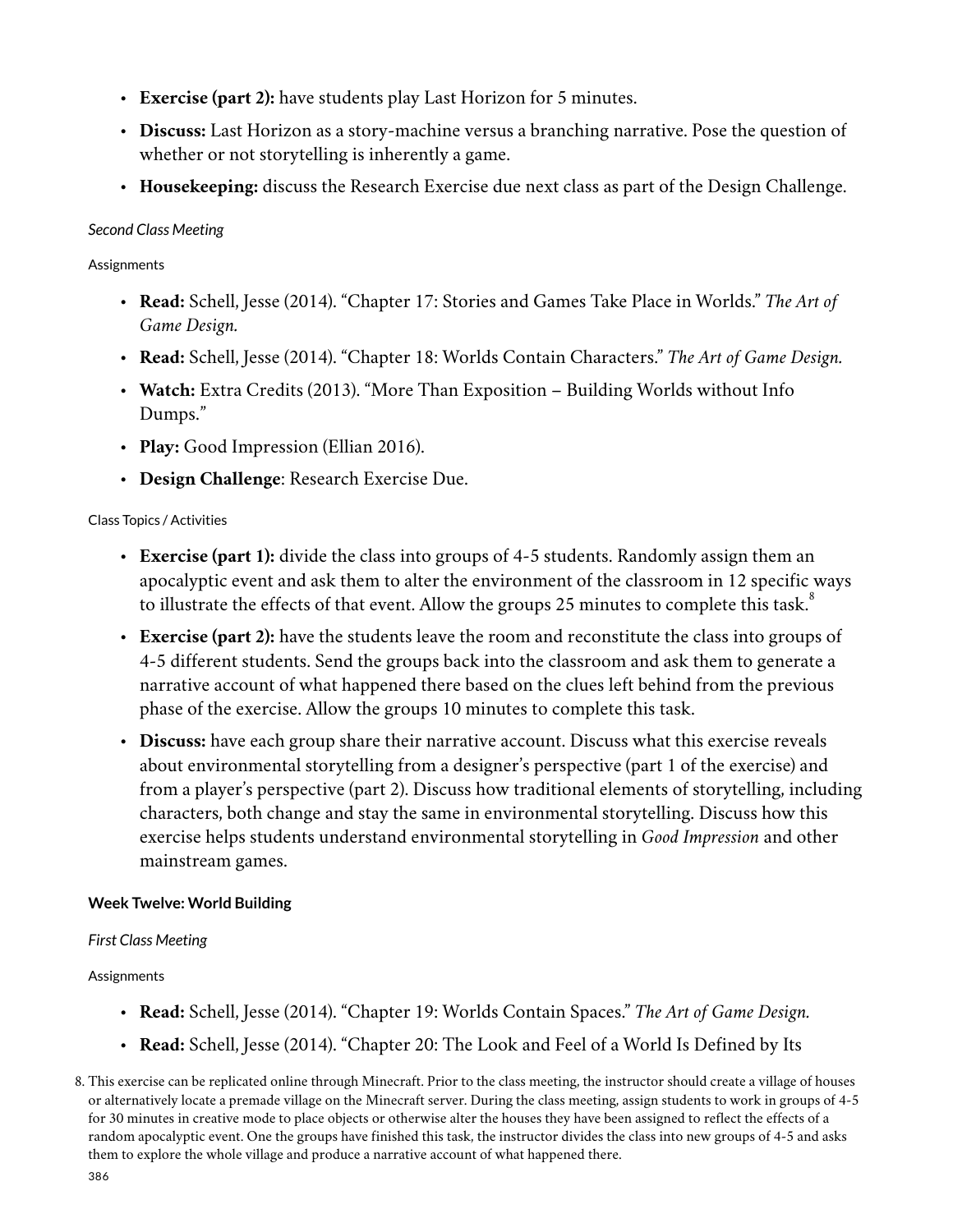Aesthetics." *The Art of Game Design.*

- **Watch:** Extra Credits (2016). "Understanding the Fantasy How to Shape a Game's Design."
- **Play:** Entanglement (Gopherwood Studios 2021).
- **Homework (20 points):** Have students find an in approximately 100 words annotate a tutorial on how to make a tutorial. Compile these into a resource that the class can reference to complete the Design Challenge.

#### Class Topics / Activities

- **Exercise:** Divide students into groups of 4-5. Have them work for 20 minutes with Twine's online story-generator (Interactive Fiction Technology Foundation 2021) to make text-based representations of randomly assigned famous movie starships. Stipulate that each group must keep the starship they have been assigned secret from the other groups.  $\degree$
- **Discuss:** have each group rotate around the room and play / explore the Twine starships the other groups have created. Challenge each group to try and guess the name of each starship. Discuss how each Twine starship invokes the aesthetics of the original through their architecture and arrangement of space.
	- Finally, discuss the aesthetic affordances and limitations of Twine as an engine. Discuss strategies to recreate the theme and fantasy of *Entanglement* through these affordances and limitations.

#### *Second Class Meeting*

#### Assignments

- **Read:** Schell, Jesse (2014). "Chapter 16: Story and Game Structures can be Artfully Merged with Indirect Control." *Art of Game Design.*
- **Watch:** Extra Credits (2015). "Exploration in Games Four Ways Players Discover Joy."
- **Play:** Contre Jour (Mokus 2011).

- **Discuss:** the difference between direct and indirect control using the examples Schell gives.
- **Exercise (part 1):** have students play *Contre Jour* for 10 minutes. Ask them to document 5 examples of direct control in the game and 5 examples of indirect control.
- **Discuss:** the differences between the four different forms of exploration enumerated in the Extra Credits video.
- **Exercise (part 2):** have students play *Contre Jour* for 10 minutes. Ask them identify examples of each of the four types of exploration.
- **Discuss:** the relationship between exploration and indirect control in games and how to

<sup>9.</sup> As with the paper bag puppet exercise, the best way to facilitate this exercise online is to have the students use Twine to model starships as homework, and the compile links to the finished stories into an online gallery that students can explore and discuss in class.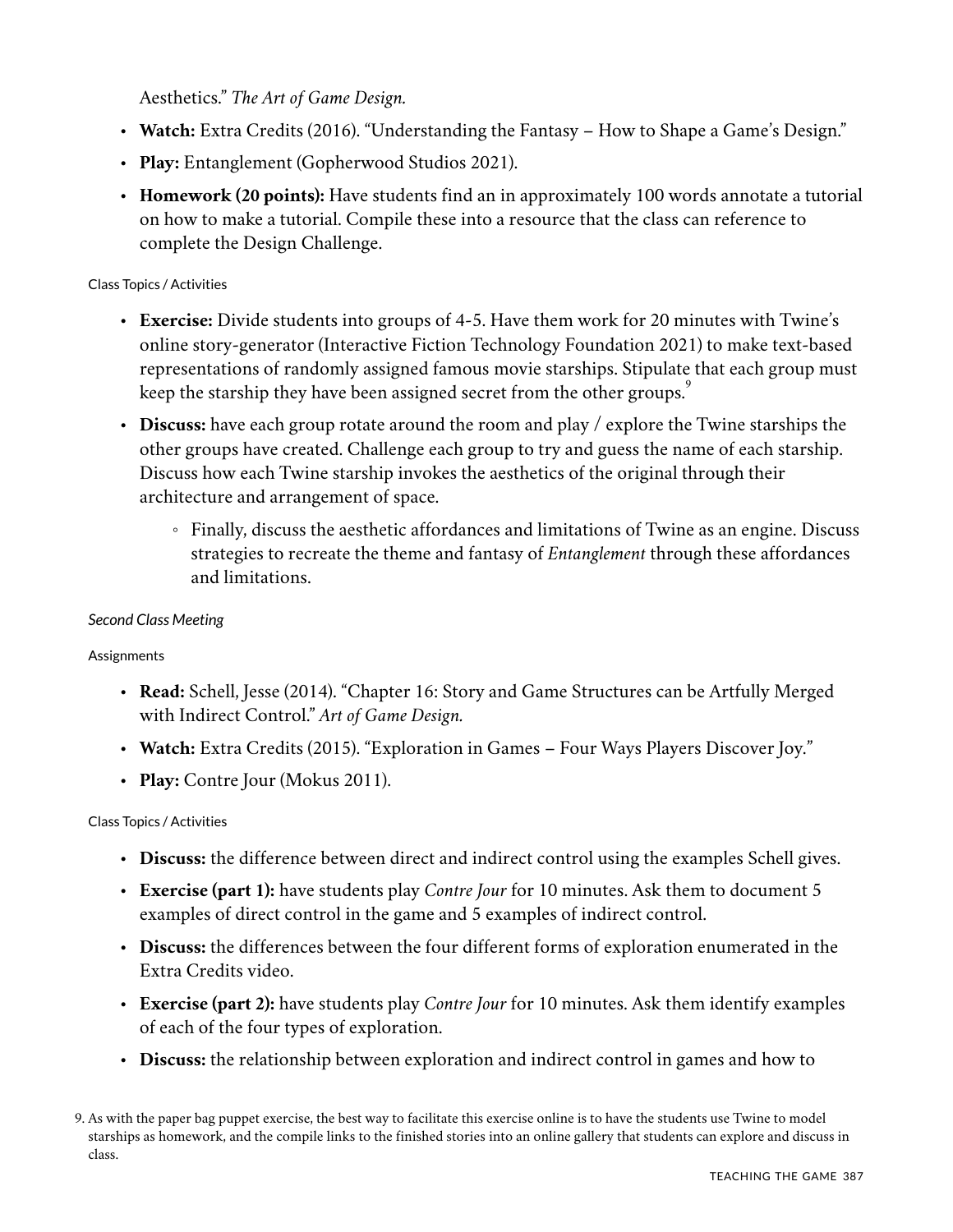leverage this relationship as a game designer.

• **Housekeeping:** Discuss Design challenge due next class.

## **Week Thirteen: Game Sound and Music**

## *First Class Meeting*

## **Assignments**

- **Read:** Kilford, Matthew (2021). "Composing Music for Video Games."
- **Read:** Kiel, Alyssa (2019). "Sound Design for Video Games: A Primer."
- **Watch:** Scruffy (2019). "'Invisible' Sound Design in *Breath of the Wild.*"
- **Listen:** Seabrook, Andrea (2008). "The Evolution of Video Game Music."
- **Play:** Onslaught Arena (Lost Decade Games 2010).
- **Design Challenge Due**

## Class Topics / Activities

- **Exercise (part 1):** Have students watch six minutes of a *Myst* playthrough video—four minutes with the sound on and 2 minutes with the sound off.
- **Discuss:** what watching the playthrough with the sound off reveals about the ways that sound and music work in the game.
- **Exercise (part 2):** Have students watch six minutes of a *Katamary Damacy* playthrough video—four minutes with the sound on and 2 minutes with the sound off. do the same for a playthrough video.
- **Discuss:** what watching the playthrough with the sound off reveals about the ways that sound and music work in the game. Compare and contrast the way sound and music works in *Myst* and *Katamary Damacy.*
- **Housekeeping:** distribute the Final Project / Game Expo assignment sheet and discuss it.

## *Second Class Meeting*

• Class Canceled for Thanksgiving Holiday.

## **Week Fourteen: Next Steps**

## *First Class Meeting*

## **Assignments**

- **Read:** Fullerton, Tracy (2008). "Chapter 15: Understanding the Game Industry." *Game Design Workshop.*
- **Read:** Koster, Raph (2013). "Chapter Eleven: Where Games Should Go" *A Theory of Fun.*
- **Play:** Tiny Monsters (Kuckir 2021).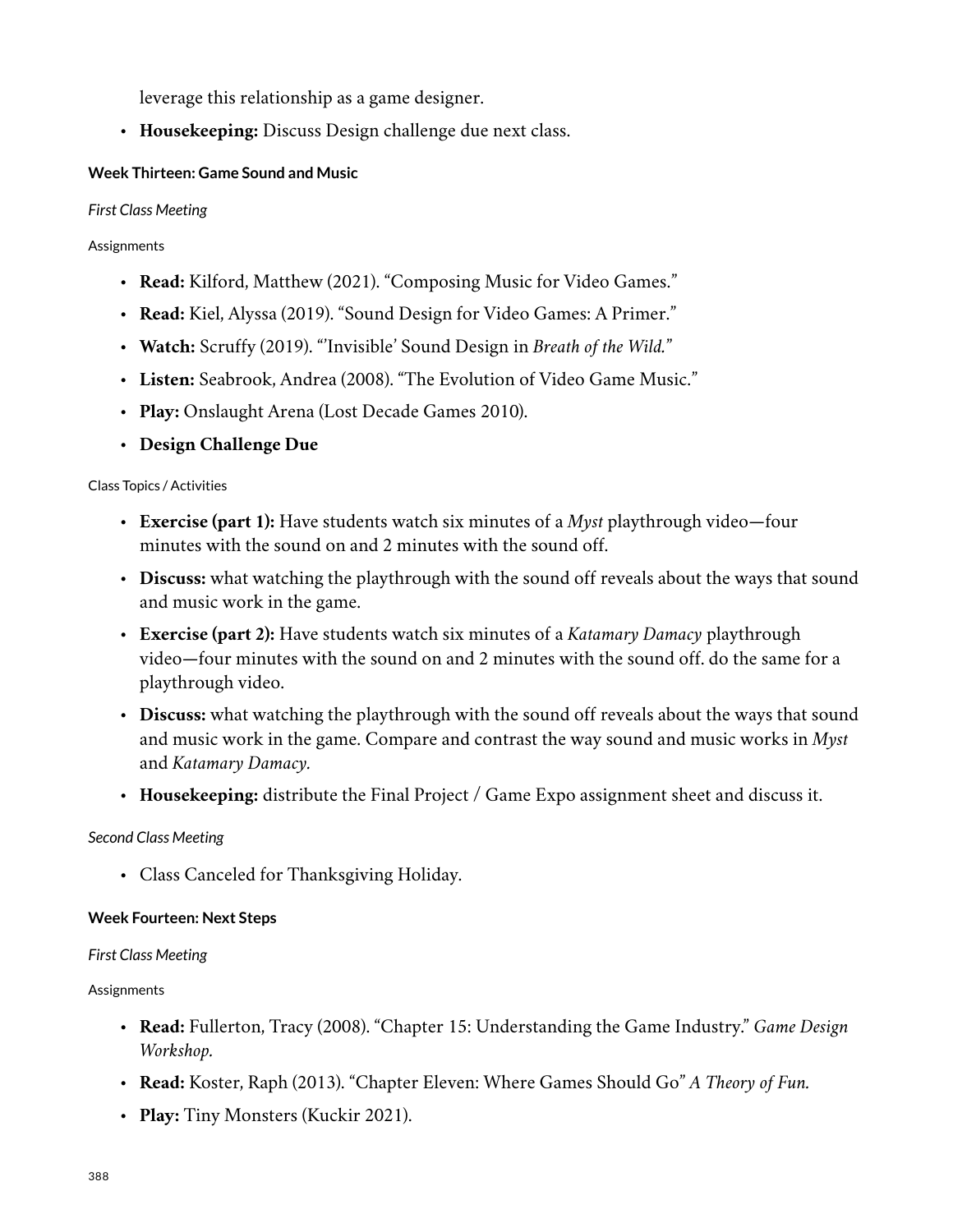#### Class Topics / Activities

- **Exercise:** Divide Students into groups of five. Give each group 15 minutes to list as many ways as possible that the gaming industry has changed from the 2008 description that Fullerton provides in her chapter.
- **Discuss:** compare and contrast the lists that students generate. Using the provocation in Koster's chapter as inspiration, have students identify strategies through which they can stay relevant in the gaming industry despite its changes.

#### *Second Class Meeting*

#### **Assignments**

- **Read:** Fullerton, Tracy (2008). "Chapter 16 Selling Yourself and Your Ideas to the Game Industry." *Game Design Workshop.*
- **Read:** Koster, Raph (2013). "Chapter Twelve: Taking Their Rightful Place" A Theory of Fun.
- **Watch:** DaveControl (2019). "Games as Art."
- **Play:** Shell Heroes (Csharks 2021).
- **Homework (20 points):** Students create a promotional flyer for their exhibit in the upcoming game design expo.

#### Class Topics / Activities

- **Exercise:** divide the class into groups of 4-5 students. Assign each group a random, littleknown art game. Give students 15 minutes to research the game and to put together a 5-minute pitch designed to convince the head curator of the Louvre to include the game in an exhibition dedicated to Video Games as art.
- **Discuss:** the criteria that groups explicitly and implicitly reference to make the case for the games they were assigned. Compare and contrast these to the criteria that Dave Control employs in his video. Make the point that definitions of art as often as much about groups and categories of people as different production values. Pose the question of what sorts of players are included and excluded by definitions as games as art.
- **Housekeeping:** discuss the upcoming Final Project / Game Expo assignment.

#### **Week Fifteen: Conclusions**

#### *First Class Meeting*

#### Assignments

- **Read:** Schell, Jesse (2014). "Chapter 30: Games *Transform* their Players." *Art of Game Design.*
- **Read:** Schell, Jesse (2014). "Chapter 31: Designers Have Certain *Responsibilities*." *Art of Game Design.*
- **Read:** Schell, Jesse (2014). "Chapter 32: Each Designer has a *Motivation*." *Art of Game Design.*
- **Watch:** Extra Credits (2017). "Politics in Games All Media is Political."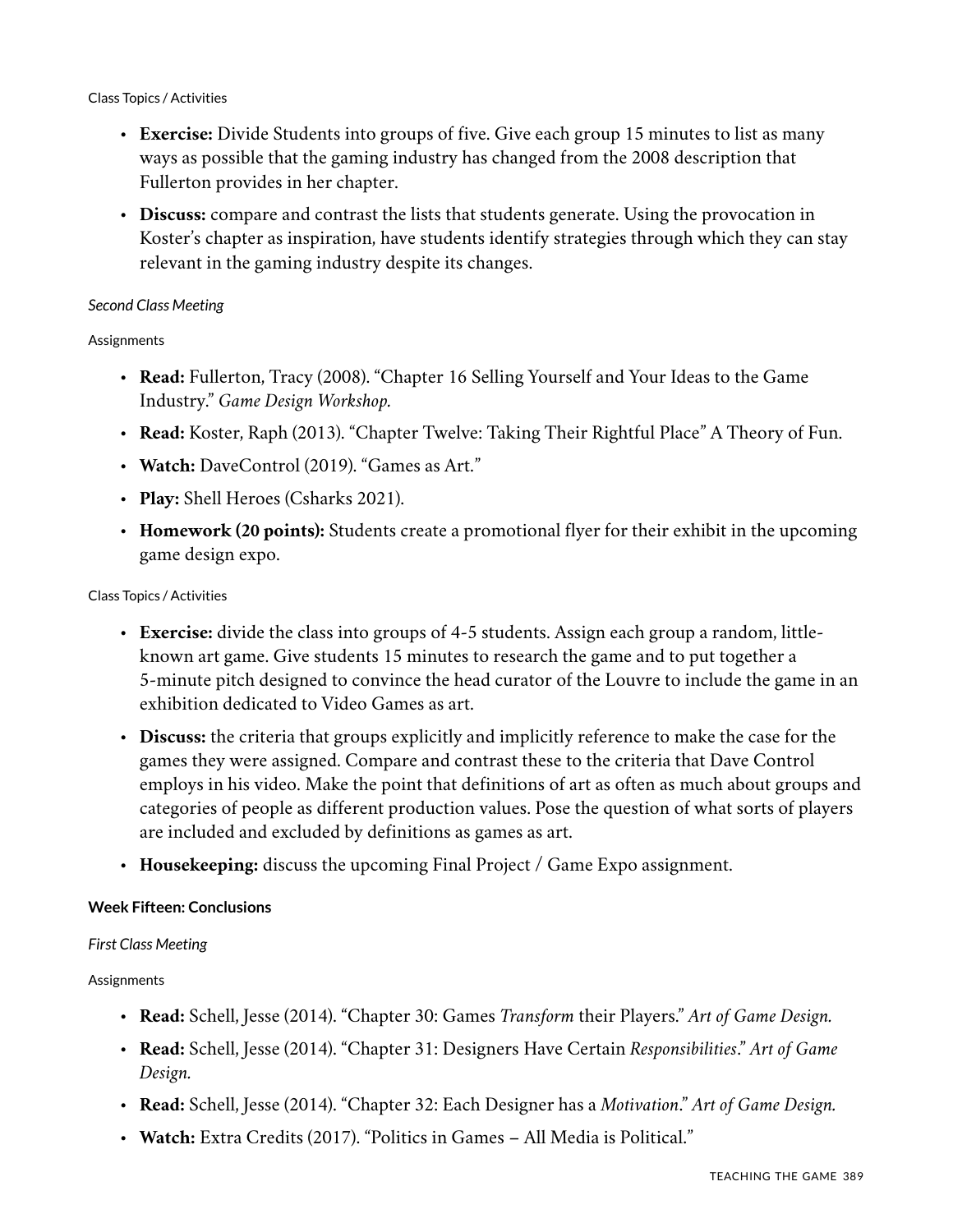• **Play:** Zork I (Infocom 1980).

## Class Topics / Activities

- **Exercise (part 1):** class meets in Minecraft and Discord. Divide students into groups of 4-5 and give each group to work together for 30 minutes to work in creative to create a garden maze with specific waypoints and monuments that embody their experience in the class during the semester.
- **Exercise (part 2):** students explore each other's mazes for 10 minutes.
- **Discuss:** what the combination of all of the mazes reveals about the collective experience of the course. Discuss how the course has transformed students. Discuss strategies that students have learned in negotiating the course and how to transfer these strategies as they move forward. Pose the question of whether or not the course was a game?
- **Housekeeping:** discuss the upcoming Final Project / Game Expo assignment.

## *Second Class Meeting*

• Reading day for final exams.

## COURSE BEST PRACTICES

- **Construct yourself as a fellow explorer rather than as the expert in the class**. Require students to be experts whenever possible, especially about the games they enjoy playing. Pose the exercises and the course discussions as problems that you can only solve with the help of students.
- **Assign a textbook, but not the newest version**. A good textbook such as Fullerton's or Schell's can go a long way in helping structure the course. Textbooks can also provide you with a repository of ready-made exercises and offer students with a familiar sense of structure. Textbooks, however, can be cost-prohibitive. Since there are usually only very slight differences between early and later editions of textbooks, consider assigning older editions to cut down on costs for the students.
- **A little document design goes a long way:** although it is not explicit from the template required for this chapter, I spend a considerable amount of time designing my course documents. I use contrasting colors, clear sections, and compelling layouts to help students more easily understand the course and to also set the tone of the course.
- **Triangulate all readings.** One of the primary performances that any introductory-level university class teaches students is how to read at the college level. Likewise, one of GAME 201T's goals is to provide students with the critical literacy that they need to evaluate and take advantage of the vast amount of resources dedicated to game design and development.
	- To this end, try to supplement textbook chapters with *YouTube* videos and readings taken from popular or well-known gaming sites such as *Gamasutra*. Try to find readings that offer slightly different takes on the same subject or which offer contradictory views. Call attention to these contradictions during discussions by presenting them as a shared problem that you and the students must work through to achieve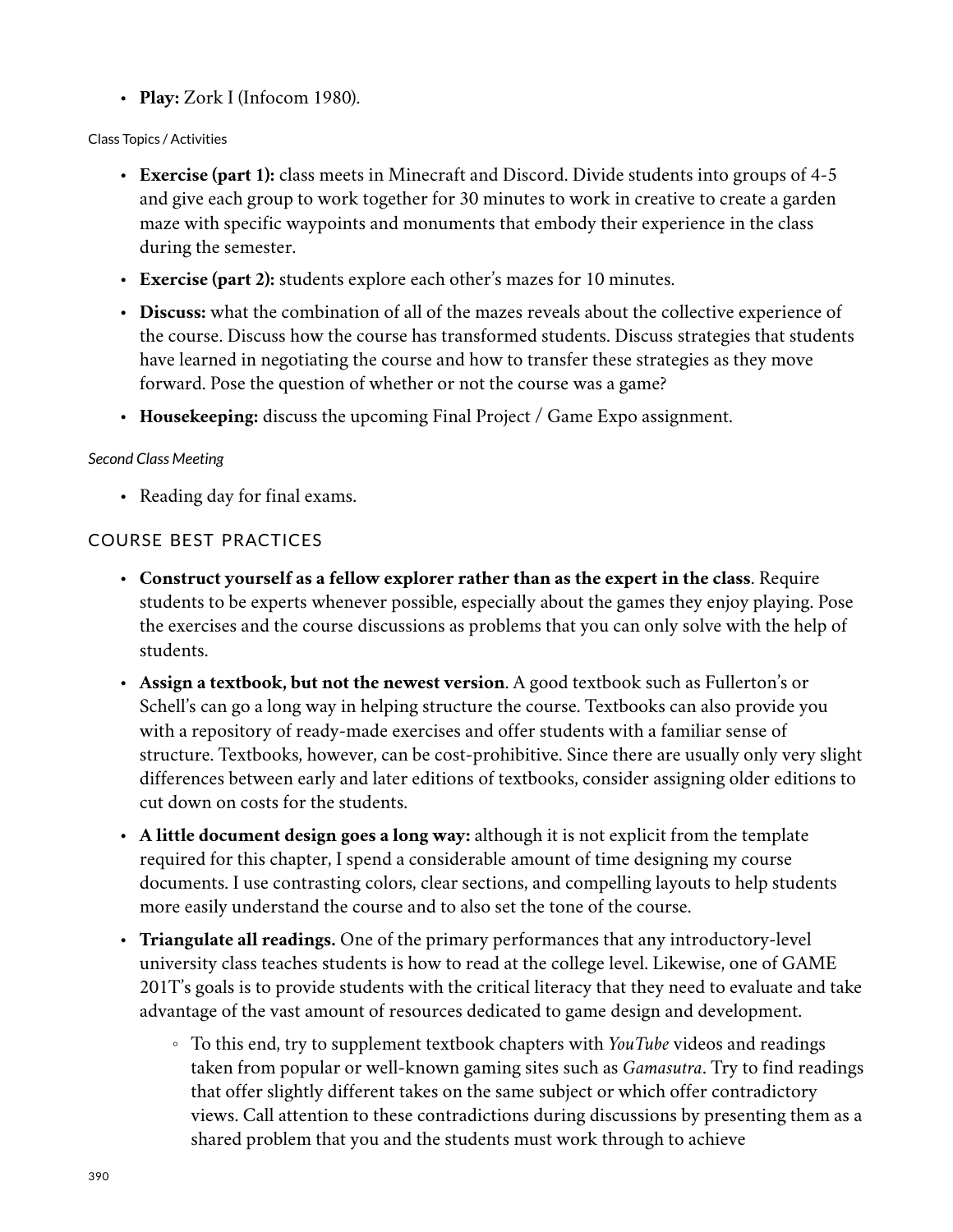understanding.

- **Make students responsible for the course readings** by designing in-class, collaborative assignments that explicitly require them to use information from the readings to complete. As detailed in the course outline above, the general formula I employ is to assign students group exercises based on the readings. I then use these exercises to foster discussion and reflection about the readings.
- **Ask students for help.** Although we often face a considerable amount of pressure to perform as experts in the classroom, one of the best ways to engage students is to ask them for help and to draw on their expertise. This can be as simple as asking students to use their phones to report when a particular game was published. Instructors, however, can also ask students for help with more complex subjects, including the games or other technologies in the course or determining the best outcomes for major assignments. Doing so both requires and rewards students for performing as experts.
- **Rotate between groups during exercises.** Doing so will give you a chance to keep the students on task and direct flagging groups towards the exercise's objectives. Rotating between groups also allows you to engage with students on a more personal level. It gives students a chance to ask questions about upcoming assignments that they might be hesitant to ask in front of the whole class.
- **Recognize that students may not have a considerable amount of experience with many of the core technologies of the course**; these technologies not only include game engines like *Unity* or *Unreal*, but also courseware like Blackboard and even technologies that faculty take for granted, such as email. Incorporate small-scale, low stakes assignments and in-class exercises explicitly designed to teach students how to use these technologies.
- **Major and minor assignments need not be due on the day classes meet.** Posting and collecting assignments though courseware like Blackboard means that you can place due dates at the end of each week or on days the class does not meet. Doing so will help address the tendency of students to skip classes on days that assignment are due to finish them. It will also give you more time discuss / model the assignments in class before they are due.
- **Invite visitors to speak to the class**, but not just visitors who have experience working in the AAA gaming industry. Instead try to find visitors who have experience working in diverse and underrecognized aspects of game design and development such as independent game designers and designers working for companies that produce games as training and simulation. Doing so will help students better understand the diversity opportunities available to them.
- **Offer bonus points on all assignments** and use these points to encourage and direct experimentation. For example, offer students 5 bonus point if the web-based mini proposal they produce for the invention challenge includes images, another 5 bonus points if it contains a section above and beyond those stipulated on the assignment sheet, and 5 more bonus point if it is comprised of multiple webpages. Doing so will challenge students to take initiative and reinforce best practices for digital portfolios.
- **Provide students with models of all assignments.** This practice helps alleviate the anxiety that students feel about the otherwise open-ended nature of the major assignments. Models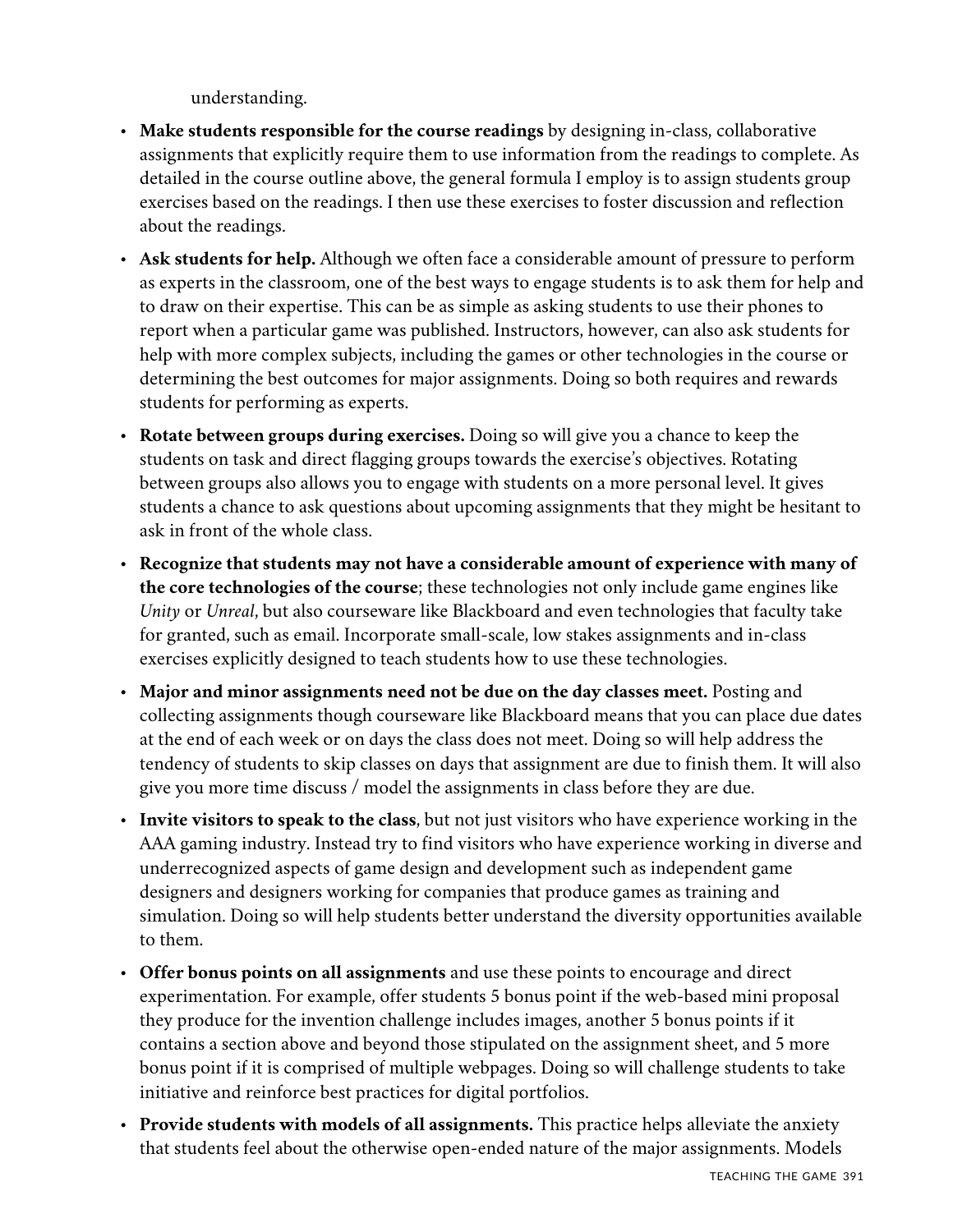also provide students with invaluable experience designing their own solutions by reverseengineering and modifying solutions that others have developed.

- **Allow students to revise all major assignments for a higher grade.** Revision is one of the key affordances of portfolio grading. It also underscores one of the key-principles of iterative design: the ability to learn from setbacks.
- **Recognize that students will ask a lot of questions in a course of this nature**, and will often ask the same questions. This is a symptom of the open-ended assignments at the heart of the course, which students can find daunting. Oftentimes students will ask the same question over and over again not because they do not understand the assignment, but because they are unsure of their approach to the assignment. Use these questions as an opportunity to engage and challenge students.
- **Gradually try to answer question with questions.** One of the overriding objectives of a course like GAME 201T is to empower students to construct themselves (and thereby perform) as experts rather than novices. Gradually avoid giving students direct answers to their questions and instead use a directed series of questions such as "what are the benefits and the costs of that solution" to prompt them to take responsibility for the decisions the open-ended assignments require of them.

## FUTURE COURSE PLANS

As I explain in the introduction to GAME 201T's course syllabus, one of the primary challenges that aspiring game designers and developers face is the fact that the gaming industry is inherently unstable and volatile. Accordingly, GAME 201T does not attempt to provide students with a single, unified answer or approach to game design and development. Likewise, it does not pretend to be able to teach students how to make a successful game or even how to succeed in the gaming industry.

GAME 201T instead takes a methodological, entrepreneurial approach to these questions. Employing a variety of hands-on exercises, including a number of formal design and development challenges, it teaches students how to exploit the potentials of iterative design, rapid prototyping, and critical analysis to produce unique solutions to the complex problems inherent in game design and development. In doing so, GAME 201T approaches the problematics of working and succeeding in the gaming industry as a design and development challenge in and of itself. It teaches students how to transform their aspirations into actuality in the face of the volatility, ambiguity, and uncertainty that has become the state of the art not only in the mainstream gaming industry, but arguably, in many aspects of the larger employment landscape that students will encounter upon graduating.

GAME 201T, in other words, attempts to prepare students for the inherent uncertainty of the gaming industry by teaching them how to teach themselves: how to locate resources and solve problems as they arise. That said, there are a number of areas that I would like to further develop in the class. For instance, I have found that many students respond better to course exercises that have a narrative component. Accordingly, I would like to incorporate the major challenges in the game into a larger, quest-like narrative structure. Likewise, I would like to make *Minecraft* and *Discord* a more central part of the course. Many of the students who enroll in GAME 201T are already intimately familiar with both of these technologies and thus they have a lot of potential to either replace courseware like Blackboard entirely or at least remedy some of Blackboard's deficiencies. Finally (and perhaps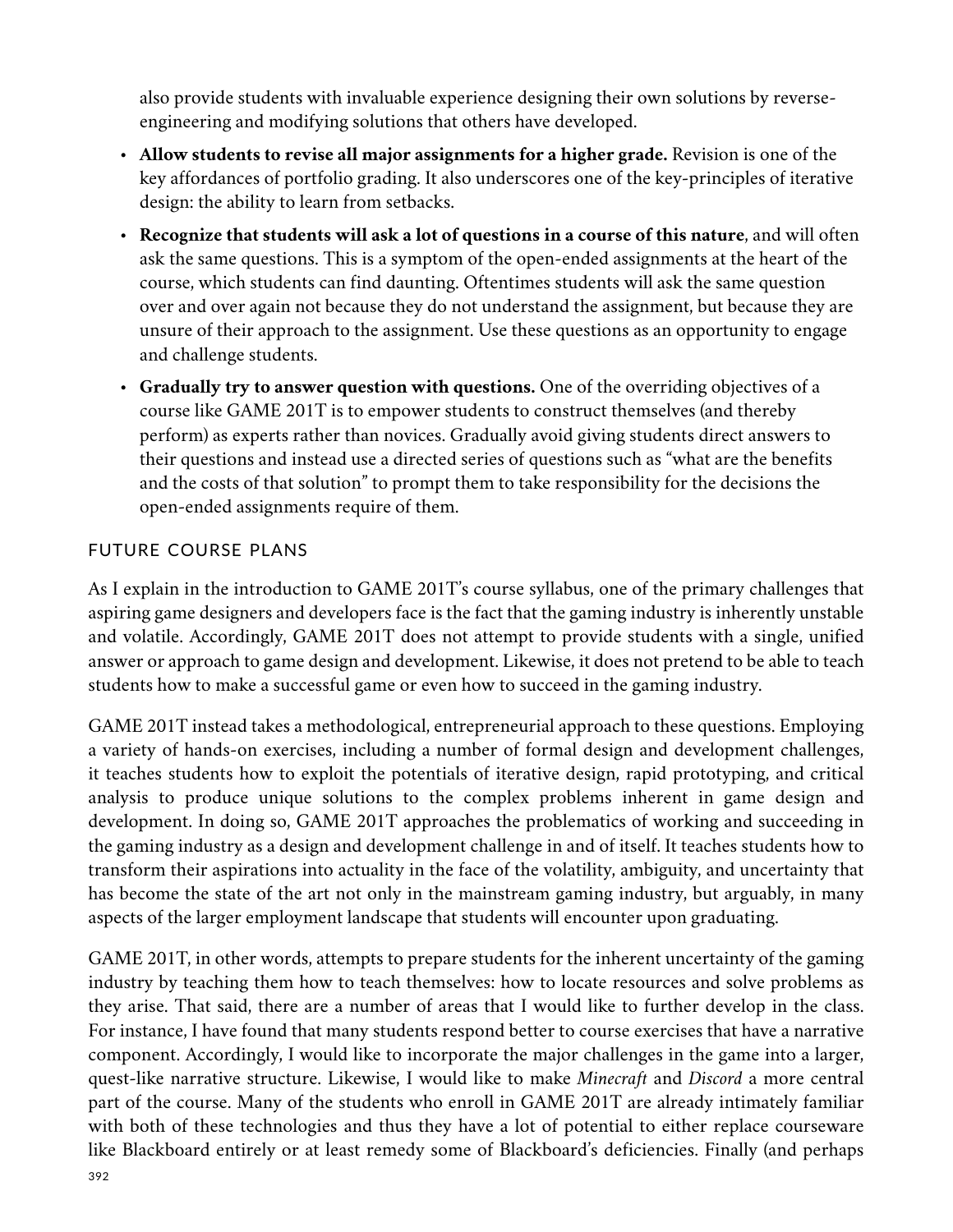most significantly), I would like to give students more options in terms of assignments and perhaps even in the sequence of assignments. Instead of assigning a single ideation, development, and design challenge, I would like to give students the ability to pick between two or three different versions of each. This would allow students interested in design and development to better configure the course to their interests, and would also allow students who come to class to class with more experience in game design and development more leeway in shaping the course to their own needs.

## REFERENCES

Apostol, R. (2016, August 18). *Agile game development – a quick overview.* Marionette Studio. https://marionettestudio.com/agile-game-development-quick-overview/#:~:text=What is Agile Game Development,in small periods of time.

Aniwey (2018). *Candy box 2* [Video Game]. https://candybox2.github.io/candybox/#

Arabaci, N. (2021, January 30). *Pixel race* [Video Game].

Bartholomae, D. (1986). Inventing the university. *Journal of Basic Writing*, 5(1), 4-20.

Beaudoin, M., Kurtz, G. & Eden, S. (2009). Experiences and opinions of e-learners: what works, what are the challenges, and what competencies ensure successful online learning. *Interdisciplinary Journal of E-Learning and Learning Objects*, 5(1), 275-289.

Bizzell, P. (1982). Cognition, convention, and certainty: What we need to know about writing. *Pre/ Text: A Journal of Rhetorical Theory* 3(3), 213-43.

Bradley, C. (2016, May 27). *Choose a game engine* [Video]. Linkedin Learning. https://www.lynda.com/ Unity-tutorials/Choose-game-engine/456825/498012-4.html

Brandl, R. (2021, January 11). *The 21 best free website builders: We expose their strengths and weaknesses.* Websitetooltester.com. https://www.websitetooltester.com/en/blog/best-free-website-builders/

Bruffee, K. A. (1984). Collaborative learning and the 'conversation of mankind'. *College English*, 46(7), 635–652.

Campbell, C. (2019, January 10). *How to write a video game story: I took a game writing course. Here's what I learned.* Polygon. https://www.polygon.com/features/2019/1/10/18165611/how-to-write-a-videogame-story-narrative-building-tips

Carrió, M., Larramona, P., Baños, J., & Pérez J. (2011) The effectiveness of the hybrid problembased learning approach in the teaching of biology: *A comparison with lecture-based learning*. Journal of Biological Education, 45(4), 229-235.

Clinton, K. (2010, May 23). *Agile game development with scrum.* Addison-Wesley Professional.

CodeCombat Inc. (2021, January 31). *CodeCombat* [Video Game]. https://codecombat.com/home

Coolmath.com LLC (2021). *Last Horizon* [Video Game]. https://www.coolmathgames.com/0-lasthorizon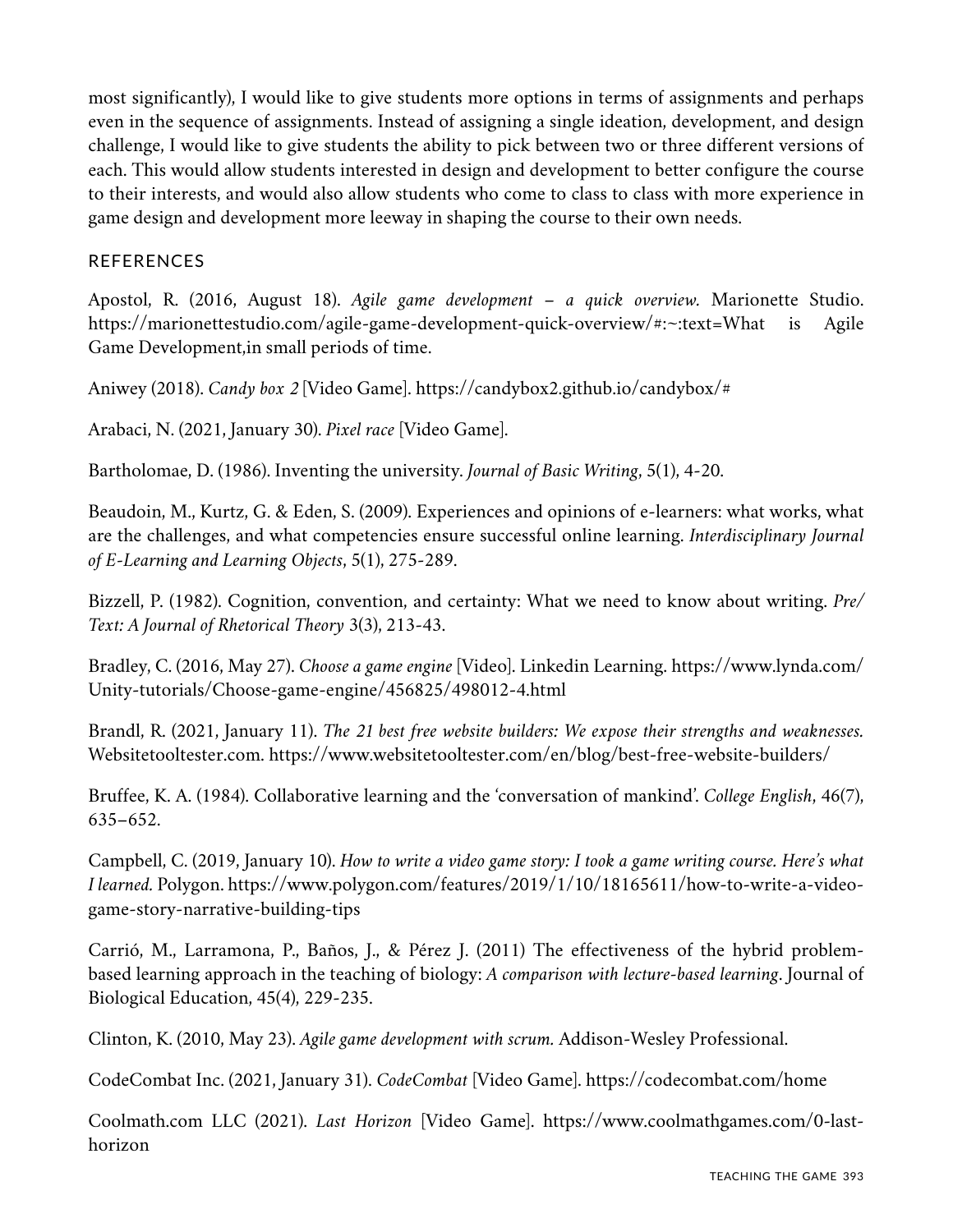Csharks (2021, January 31). *Shell heroes* [Video Game]. Online Indian Games. http://shellheroes.csharks.com/

DaveControl (2019, December 8). *Games as art* [Video]. YouTube. https://www.youtube.com/ watch?v=INBjjl5kKHM

David, Z. (2021, January 29). *Play classic Atari arcade games.* IGN.com. https://my.ign.com/atari

Deconstructteam (2021, January 29). *Gods will be watching* [Video Game]. http://www.deconstructeam.com/games/gods-will-be-watching/

Despoulain, T. (2021, January 29). *HexGL* [Video Game]. http://hexgl.bkcore.com/

Dewett, Todd (2019, July 30). Learning from failure [Video]. Linkedin Learning. https://www.linkedin.com/learning/learning-from-failure/grow-from-failure?u=57692025

Discord Inc. (2021). *Discord* (Version 74432). Discord Inc. https://discord.com/

Doorley, R. (2021, January 31). Spaghetti tower marshmallow challenge. TinkerLab. https://tinkerlab.com/spaghetti-tower-marshmallow-challenge/

Doublespeak Games (2013). *A Dark Room* [Video Game]. https://adarkroom.doublespeakgames.com/

Ebert, R. (2010). *Video games can never be art.* RogerEbert.com. https://www.rogerebert.com/rogerebert/video-games-can-never-be-art

Ellian (2016). *Good impression* (Version 1.1) [Video Game]. https://ellian.itch.io/good-impression

Emergent Studios (2020). *Linerider* (Version 1840.0) [Video Game]. https://www.linerider.com/

Epic Games (2021). *Unreal* (Version 4.26). https://www.unrealengine.com/en-US/

Extra Credits (2012, May 19). *Playtesting – how to get good feedback on your game* [Video]. YouTube. https://www.youtube.com/watch?v=on7endO4lPY

Extra Credits (2013, March 14). *More than exposition – building worlds without info dumps* [Video]. https://www.youtube.com/watch?v=TEERJ1a2rsU

Extra Credits (2014, January 22). *The magic circle – how games transport us to new worlds* [Video]. YouTube. https://www.youtube.com/watch?v=qZ-EY9gTsgU

Extra Credits (2015, January 15). *Making your first game: Basics – how to start your game development* [Video]. https://www.youtube.com/watch?v=z06QRtz1\_o&list=PLhyKYa0YJ\_5C6QC36h5eApOyXtx98ehGi

Extra Credits (2015, June 10). *Exploration in games – four ways players discover joy* [Video]. https://www.youtube.com/watch?v=FE7lDFAcb4Y

Extra Credits (2016, August 17). *Understanding the fantasy – how to shape a game's design* [Video]. https://www.youtube.com/watch?v=QKEzMz6FcXs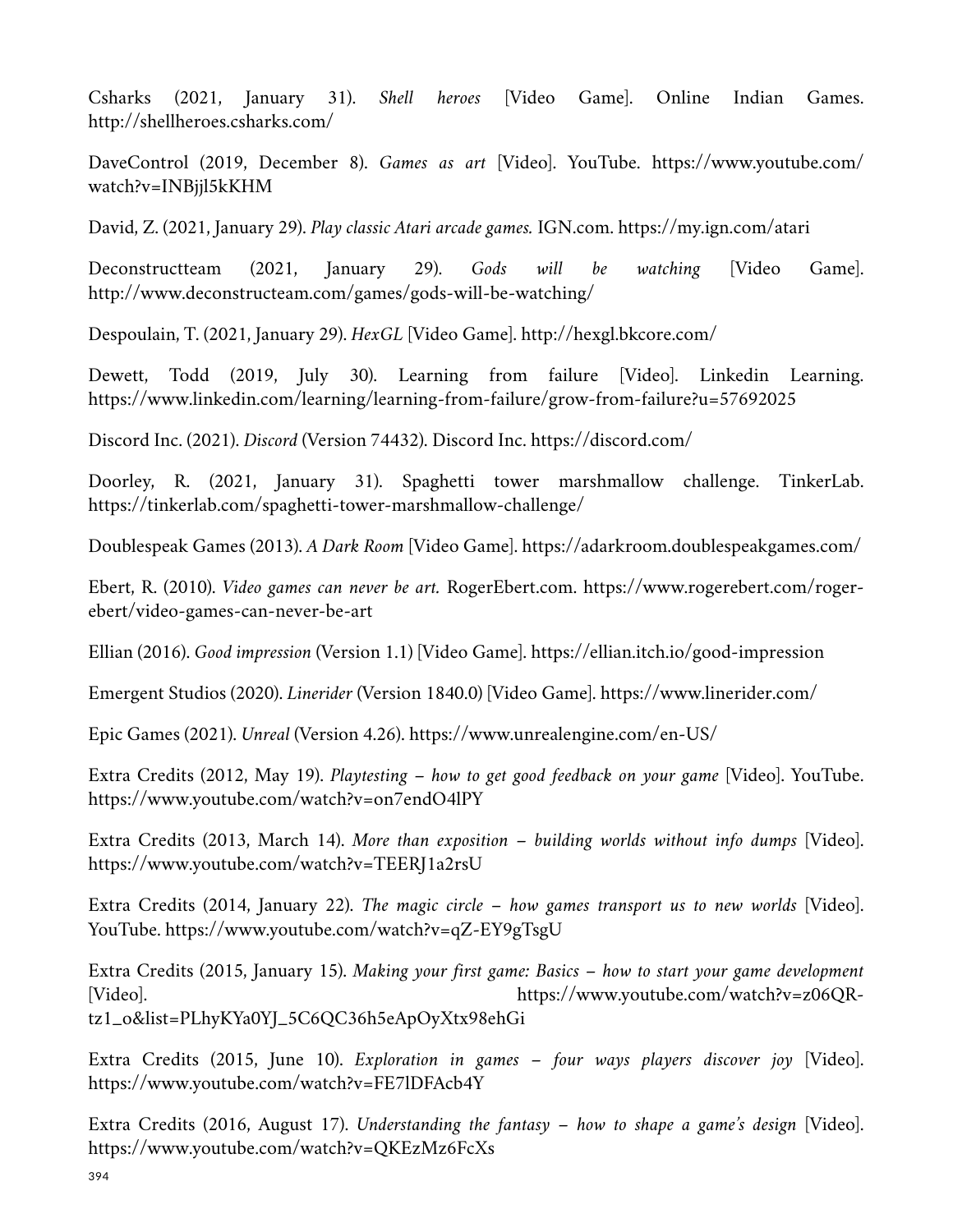Extra Credits (2017, March 22). *Politics in games – all media is political* [Video]. https://www.youtube.com/watch?v=ryz\_lA3Dn4c&list=LLjEfqWIjhTDcrnS\_mxh8FQ&index=4173

Extra Credits (2017, July 26). *How games speak – learn the language of design* [Video]. https://www.youtube.com/watch?v=c06uoVVFZd4

Extra Credits (2018, July 4). *The three pillars of game writing – plot, character, lore* [Video]. https://www.youtube.com/ watch?v=wNNXdoj7cCQ&list=PLQIK9d612PnnNSDePKkXpXJ1AdQz6AENw&index=42

Extra Credits (2018, August 22). *How games challenge us – empathy and intuition in puzzle design* [Video]. https://www.youtube.com/watch?v=oEDVDhOYJ2I&app=desktop

Freeman, J. (2016, December 7). *Game design 101* [Video]. Linkedin Learning. https://www.linkedin.com/learning/2d-game-design-and-development-essential-training/playmore-games?u=57692025

Fullerton, T. (2008, February 2)**.** *Game design workshop: A playcentric approach to creating innovative games* (2nd ed.). Morgan Kaufmann.

Gamefroot (2021, January 30). https://make.gamefroot.com/

GDC (2016, May 26). *Mass effect 2's iterative level design process* [Video]. YouTube. https://www.youtube.com/watch?v=WClXGuRQCjA

GDC (2020, August 7). *Tools tutorial day: playtesting overwatch* [Video]. YouTube. https://www.youtube.com/watch?v=4R9fNm8GeKs

Gillett-Swan, J. (2017). The challenges of online learning: Supporting and engaging the isolated Learner. *Journal of Learning Design,* 10(1), 20-30.

Gopherwood Studios (2021). *Entanglement* [Video Game]. https://entanglement.gopherwoodstudios.com/en-US-index.html

Google (2021, January 29). *Google Sites.* https://sites.google.com/new

Infallible Code (2019, November 26). *The merits of being agile and using SCRUM in game development.* [Video]. YouTube. https://www.youtube.com/watch?v=w4kp51OqaoE.

Inkle LTD. (2012). *Inklewriter.* https://www.inklestudios.com/inklewriter/

Infocom (1980). *Zork 1: The great underground empire* [Video Game]. Archive.org. https://archive.org/ details/a2\_Zork\_I\_The\_Great\_Underground\_Empire\_1980\_Infocom

Interactive Fiction Technology Foundation (2021, January 31). *Twine* (Version 2.3.12). https://twinery.org/2/#!/stories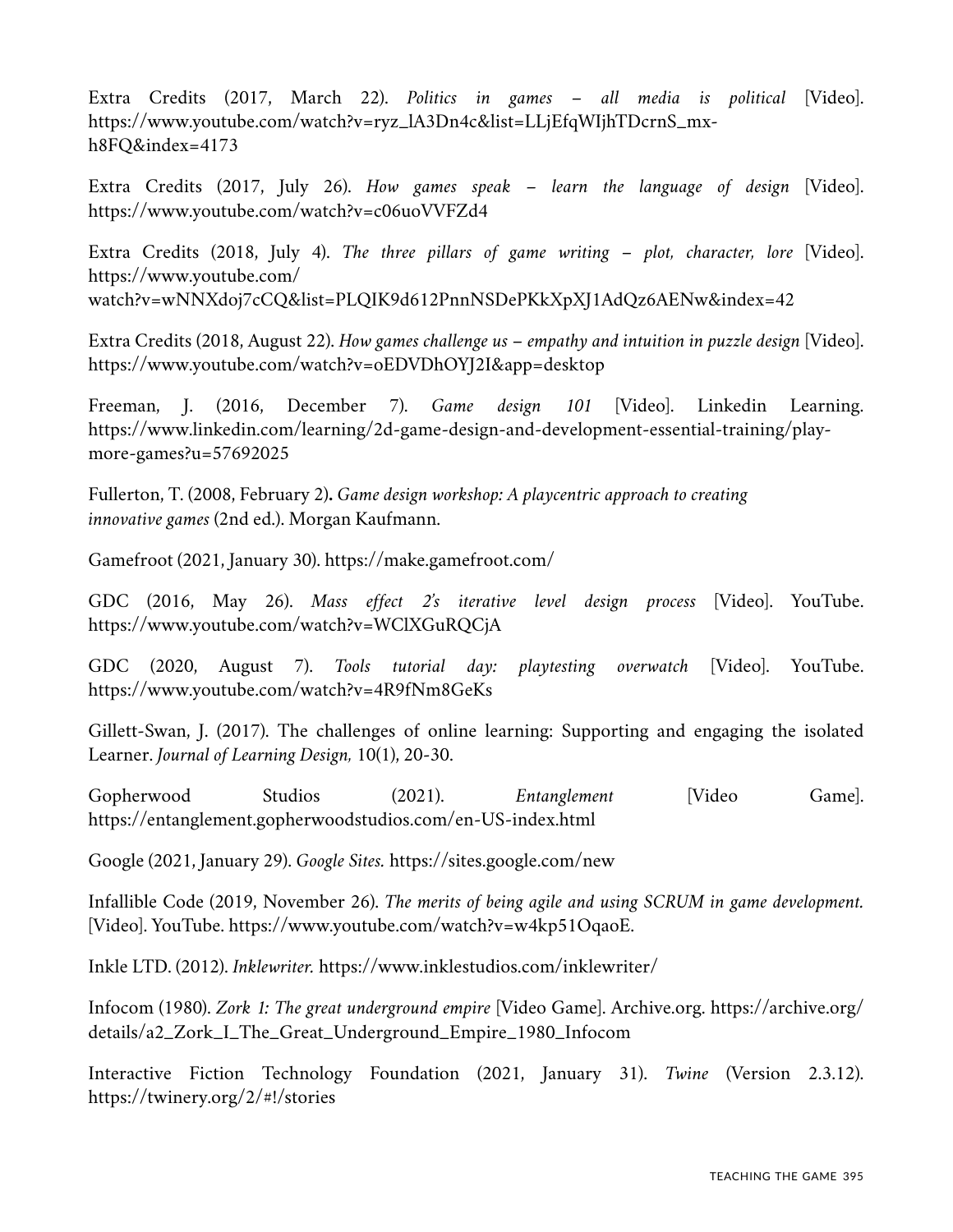Ironhide Game Studio (2013). *Kingdom Rush* [Video Game]. http://www.kingdomrush.com/ home.html

itch.io (2021, January 29). *Download the latest indie games – itch.io*. https://itch.io/

Kiel, A. (2019, July 2). *Sound design for video games: A primer.* Mega Cat Studios. https://megacatstudios.com/blogs/game-development/sound-design-for-video-games-a-primer

Kilford, M. (2021, January 29). *Designing music for video games*. Audient. https://audient.com/tutorial/ composing-music-video-games/

Koster, R. (2013). *A Theory of Fun for Game Design* (2nd ed.)*.* O'Reilly Media.

Kuckir, I. (2021, January 31). Tiny monsters [Video Game]. http://tinymonsters.ivank.net/#

Li, N., Marsh, V., Rienties, B., & Whitelock, D. (2017) Online learning experiences of new versus continuing learners: A large-scale replication study. *Assessment & Evaluation in Higher Education*, 42(4), 657-672.

Lisette W., Loyens, S., & Derois, E. (2011). Investigating effects of problem-based versus lecture-based learning environments on student motivation. *Contemporary Educational Psychology*. 36(2), 101-113.

Linkedin (2021). *Linked-in Learning.* https://www.linkedin.com/learning/me?u=57692025

Lost Decade Games (2010). Onslaught arena [Video Game]. http://arcade.lostdecadegames.com/ onslaught-arena/

Luton, W. (2009, October 15). *Making better games through iteration.* Gamasutra. https://www.gamasutra.com/view/feature/132554/making\_better\_games\_through\_.php

Macklin, C. & Sharp, S. (2016, June 3). Games, design, and play: A detailed approach to iterative game design. Addison-Wesley Professional

Mann, S. (2005). Alienation in the learning environment: A failure of community? *Studies in Higher Education* 30(1), 43–55.

Mather, B. (2020). *Missile game* (Version 1.0.2) [Video Game]. https://missile-game.bwhmather.com/

Microsoft (2021). *Minecraft: Java Edition* (Version 1.17) [Video Game]. https://www.minecraft.net/enus/store/minecraft-java-edition/

Minecraft Tools (2021, January 29). *Minecraft book editor.* https://minecraft.tools/en/book.php

Miro (2021). Online whiteboard for visual collaboration. https://miro.com/

Mokus (2011). *Contre jour* [Video Game]. http://www.contrejour.ie/

Moosa, T. (2017). *The video game industry is too white, straight, and male for its own good.* Daily Beast. https://www.thedailybeast.com/the-video-game-industry-is-too-white-straight-and-male-for-itsown-good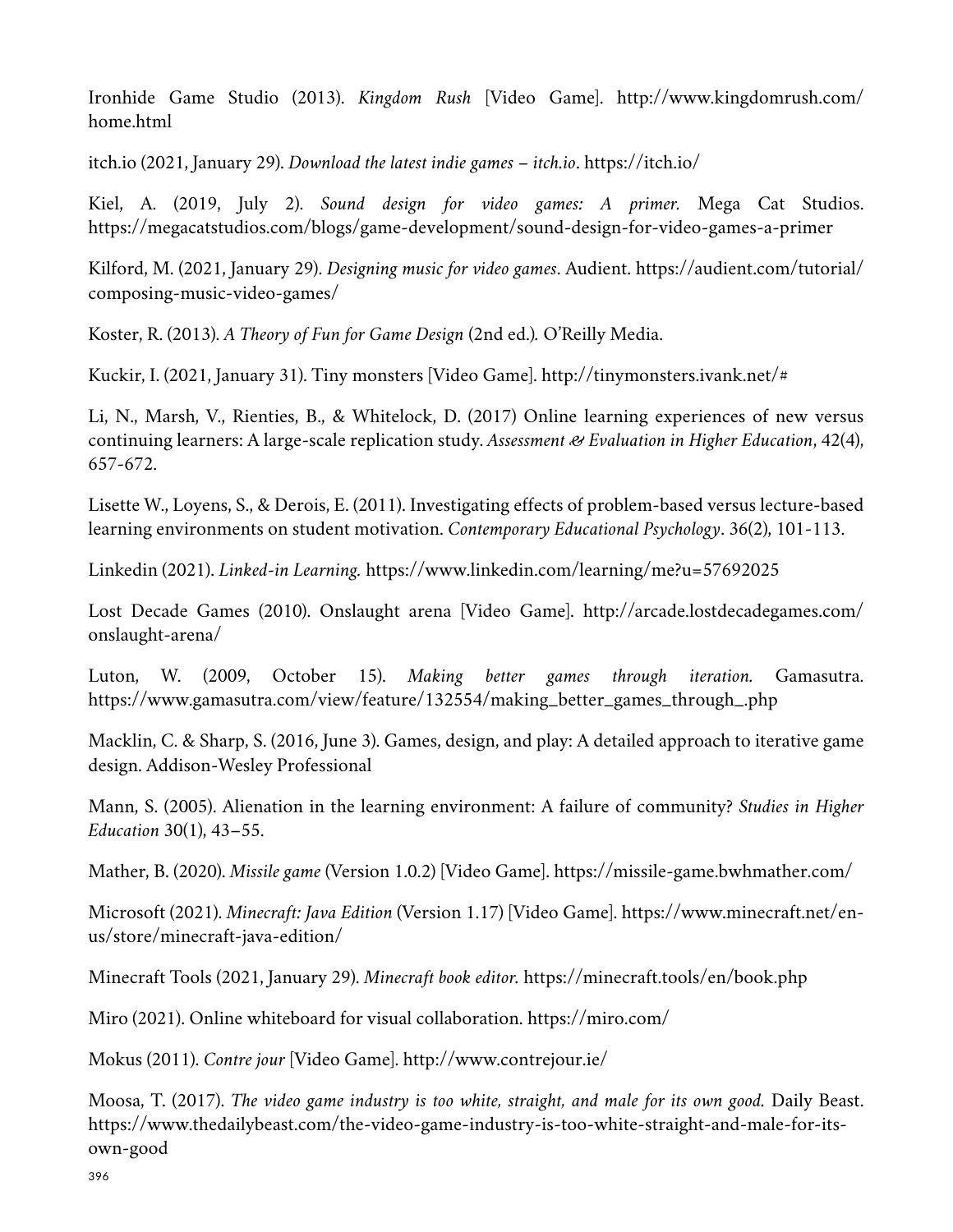MyPokéCard.com (2021, January 29). *Make and print your own pokemon card – Pokémon Card Maker*. MyPokéCard.com. *https://www.mypokecard.com/en/*

Narain, A. (2016, September 29). *6 Crucial questions to ask before choosing your game engine.* Black Shell Media. https://blackshellmedia.com/2016/09/29/6-crucial-questions-ask-choosing-game-engine/

Ncase (2020). *Nothing to hide* [Video Game]. http://nothing-to-hide-demo.s3.amazonaws.com/ index.html

Nickelodeon (2021, January 30). *Loud house cartoon creator* [Video Game]. http://www.nick.tv/loudhouse/games/loud-house-cartoon-creator/

Orteil (2020). *Cookie Clicker* [Video Game.] http://orteil.dashnet.org/cookieclicker/

Radical Fish Games (2012). *CrossCode* [Video Game]. http://www.cross-code.com/en/home

Romero, B. (2008, July 9). *The easiest game design exercise ever (really).* https://bbrathwaite.wordpress.com/2008/07/09/the-easiest-game-design-exercise-ever-really/

Romero, B. (2017, November 7). *Defining the core loop of a game* [Video]. Linkedin Learning. https://www.linkedin.com/learning/game-design-foundations-1-ideas-core-loops-and-goals/ defining-the-core-loop-of-a-game?u=57692025

Romero, B. (2017, November 7). *Generating ideas for games* [Video]. Linkedin Learning. https://www.linkedin.com/learning/game-design-foundations-1-ideas-core-loops-and-goals/ generating-ideas-for-games?u=57692025

Romero, B. (2017, November 7). *The role of the game designer* [Video]. Linkedin Learning. https://www.linkedin.com/learning/game-design-foundations-1-ideas-core-loops-and-goals/therole-of-the-game-designer?u=57692025

Romero, B. (2017, November 7). *Types of game designers* [Video]. Linkedin Learning. https://www.linkedin.com/learning/game-design-foundations-1-ideas-core-loops-and-goals/typesof-game-designers?u=57692025

Romero, B. (2017, November 7). *What is a core for a game?* [Video]. Linkedin Learning. https://www.linkedin.com/learning/game-design-foundations-1-ideas-core-loops-and-goals/whatis-a-core-for-a-game?u=57692025

Romero, B. (2018, March 12). *Chance in games* [Video]. Linkedin Learning. https://www.linkedin.com/ learning/game-design-foundations-2-systems-chance-and-strategy/chance-in-games?u=57692025

Romero, B. (2018, March 12). *Game systems* [Video]. Linkedin Learning. https://www.linkedin.com/ learning/game-design-foundations-2-systems-chance-and-strategy/what-s-a-system?u=57692025

Romero, B. (2018, March 12). *Strategy in games* [Video]. Linkedin Learning. https://www.linkedin.com/learning/game-design-foundations-2-systems-chance-and-strategy/ mastering-skill-in-games?u=57692025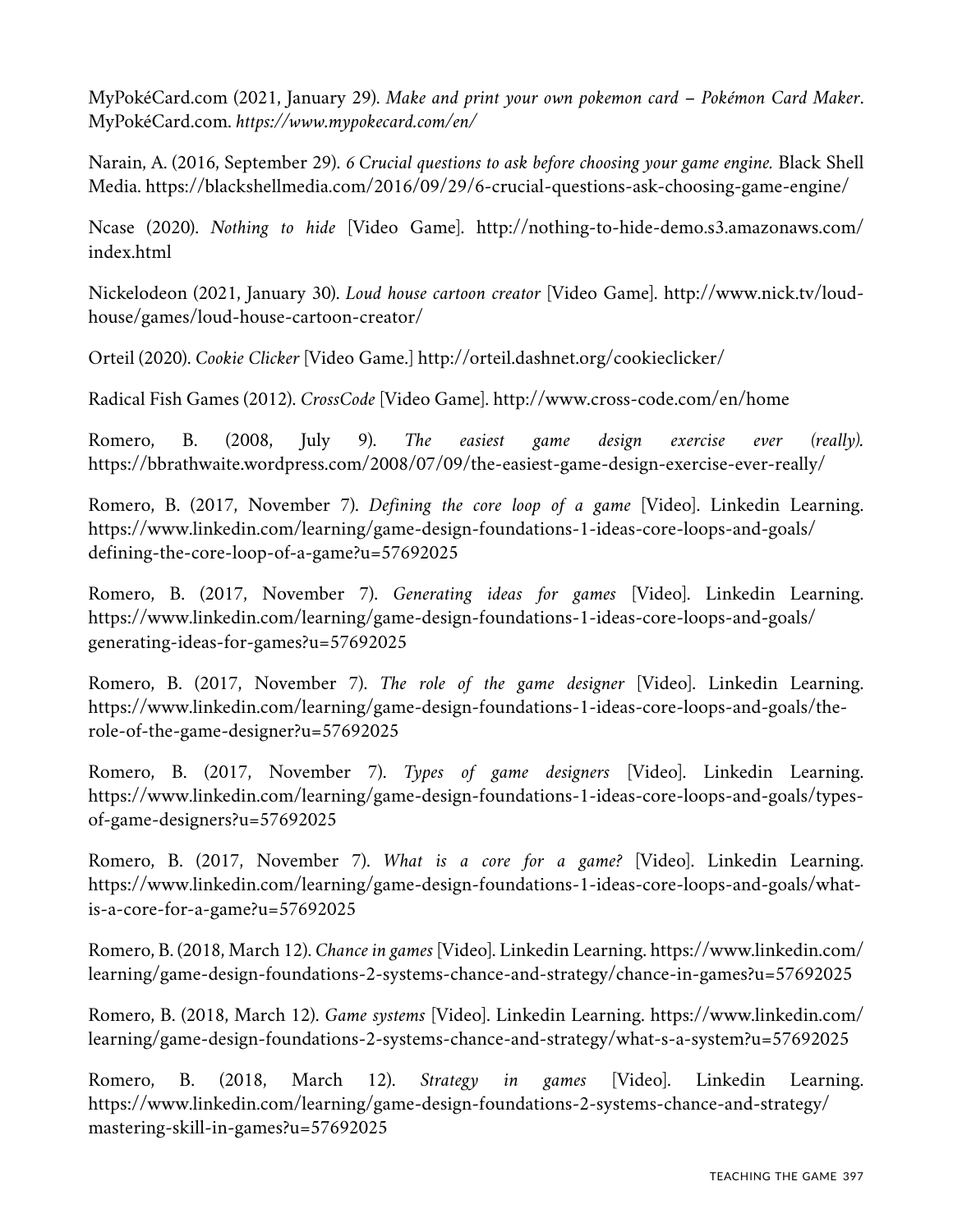Rovai, A. & Wighting, M. (2005). Feelings of alienation and community among higher education students in a virtual classroom. *The Internet and Higher Education,* 8, 97-110.

Seabrook, A. (2008, April 13). *The evolution of video game music*. NPR. https://www.npr.org/templates/ story/story.php?storyId=89565567

Schell, J. (2014, November 6). *The art of game design: A book of lenses* (2nd ed.). A K Peters/CRC Press.

Scruffy (2019, July 9). *'Invisible' sound design in Breath of the Wild* [Video]. YouTube. https://www.youtube.com/watch?v=Vgev9Gzybk8

Slapp-Me-Do (2021, January 29). *The Impossible Quiz* [Video Game]. Addicting Games. https://theimpossiblequiz.io/

Stedman, K. & Vie, S. (2014, November 30). *A new hope for games in the classroom*. Plug, Play, Pedagogy. https://plugsplaypedagogy.podigee.io/4-a-new-hope-for-games-in-the-classroom

Stout, M. (2016, January 26). *A beginner's guide to designing video game levels.* Envato.com. https://gamedevelopment.tutsplus.com/tutorials/a-beginners-guide-to-designing-video-gamelevels–cms-25662

*Swooop* (2014) [Video Game]. PlayCanvas. https://playcanv.as/p/JtL2iqIH/

Szablewski, D. (2021, January 31, 2021). *Biolab disaster*[Video Games]. https://playbiolab.com/

Tailford, S. (2018). *Is the video game industry on a collision course with failure?* WhatCulture. https://whatculture.com/gaming/is-the-video-game-industry-on-a-collision-course-with-failure

Takahashi, D. (2017). *The U.S. game industry has 2,457 companies supporting 220,000 jobs.* VentureBeat. https://venturebeat.com/2017/02/14/the-u-s-game-industry-has-2457-companiessupporting-220000-jobs/

Unity (2018. November 26). *Best practices for fast game design in Unity – Unite LA.* YouTube. https://www.youtube.com/watch?v=NU29QKag8a0

Unity Labs (2021). *Unity* (Version 2020.2.2f1). https://unity.com/

Valve Software (2021). *Steam* (Version API v020, Package: 1608507519). Valve https://store.steampowered.com/about/Wark, M. (2007). *Gamer theory.* Harvard University Press.

Webb, J. (2020, June 12). *Diversity in video games: the best (and worst) examples of representation.* Evening Standard. https://www.standard.co.uk/tech/gaming/video-game-diversity-representationa4461266.html

Weebly, Inc. (2021, January 29). *Free website builder: Build a free website or online store.* Square, Inc. https://www.weebly.com/

Wolffelt, M. (2020). Elevator saga (Version 1.6.5) [Video Game]. https://play.elevatorsaga.com/